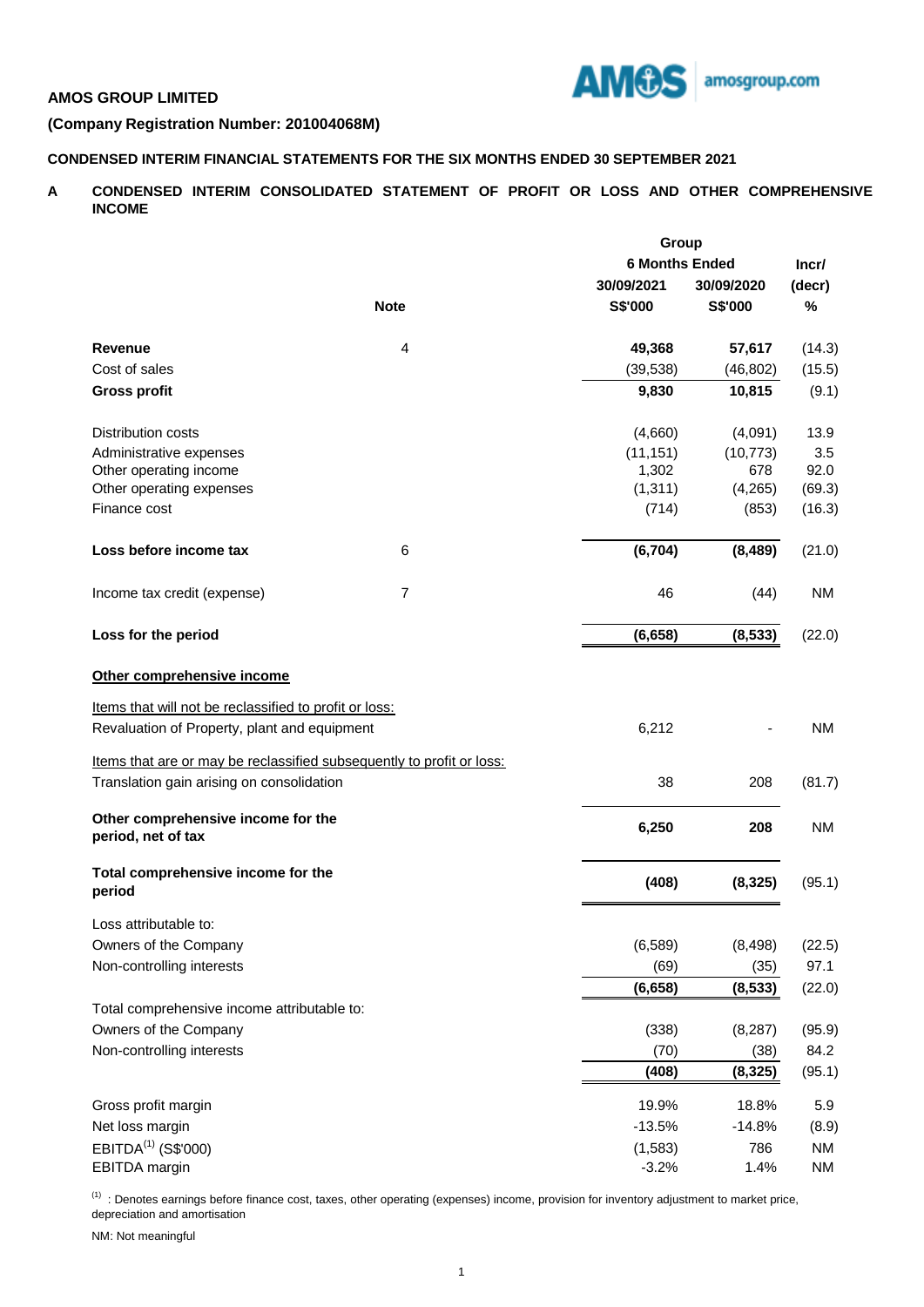#### **B CONDENSED INTERIM STATEMENTS OF FINANCIAL POSITION**

|                                       |             | Group      |            | Company    |            |
|---------------------------------------|-------------|------------|------------|------------|------------|
|                                       |             | 30/09/2021 | 31/03/2021 | 30/09/2021 | 31/03/2021 |
| <u>ASSETS</u>                         | <b>Note</b> | S\$'000    | S\$'000    | S\$'000    | S\$'000    |
| <b>Current assets</b>                 |             |            |            |            |            |
| Cash and bank balances                |             | 14,303     | 10,137     | 7,169      | 229        |
| Trade receivables                     |             | 23,722     | 26,405     | 1,834      | 2,683      |
| Contract assets                       |             | 3,266      | 2,228      | 1,108      | 1,095      |
| Other receivables                     |             | 3,968      | 4,499      | 248        | 296        |
| Income tax receivables                |             |            | 40         |            |            |
| Inventories                           |             | 38,450     | 41,404     |            |            |
| <b>Total current assets</b>           |             | 83,709     | 84,713     | 10,359     | 4,303      |
| <b>Non-current assets</b>             |             |            |            |            |            |
| Property, plant and equipment ("PPE") | 11          | 69,388     | 66,603     | 43         | 58         |
| Right of use assets                   |             | 7,202      | 7,927      | 116        | 8          |
| Intangible assets                     | 10          | 3,368      | 3,802      | 3,368      | 3,775      |
| Deferred tax assets                   |             | 20         | 20         |            |            |
| Subsidiary                            |             |            |            | 165,832    | 161,173    |
| Associates                            |             | 42         | 42         |            |            |
| Total non-current assets              |             | 80,020     | 78,394     | 169,359    | 165,014    |
| <b>Total assets</b>                   |             | 163,729    | 163,107    | 179,718    | 169,317    |
| <b>LIABILITIES AND EQUITY</b>         |             |            |            |            |            |
| <b>Current liabilities</b>            |             |            |            |            |            |
| Trade payables                        |             | 12,184     | 16,179     |            |            |
| <b>Contract liabilities</b>           |             | 1,700      | 3,351      |            |            |
| Other payables                        |             | 8,256      | 10,470     | 1,652      | 2,724      |
| Provision                             |             |            | 408        |            |            |
| Current portion of bank borrowings    | 12          | 15,021     | 30,259     |            |            |
| Current portion of lease liabilities  | 12          | 3,248      | 3,052      | 1,418      | 1,497      |
| Income tax payable                    |             | 38         | 6          |            |            |
| <b>Total current liabilities</b>      |             | 40,447     | 63,725     | 3,070      | 4,221      |
| <b>Non-current liabilities</b>        |             |            |            |            |            |
| Bank borrowings                       | 12          | 13,040     |            |            |            |
| Lease liabilities                     | 12          | 6,463      | 8,108      | 890        | 1,452      |
| Deferred tax liabilities              |             |            | 61         |            |            |
| Total non-current liabilities         |             | 19,503     | 8,169      | 890        | 1,452      |
| <b>Total liabilities</b>              |             | 59,950     | 71,894     | 3,960      | 5,673      |
| Net assets                            |             | 103,779    | 91,213     | 175,758    | 163,644    |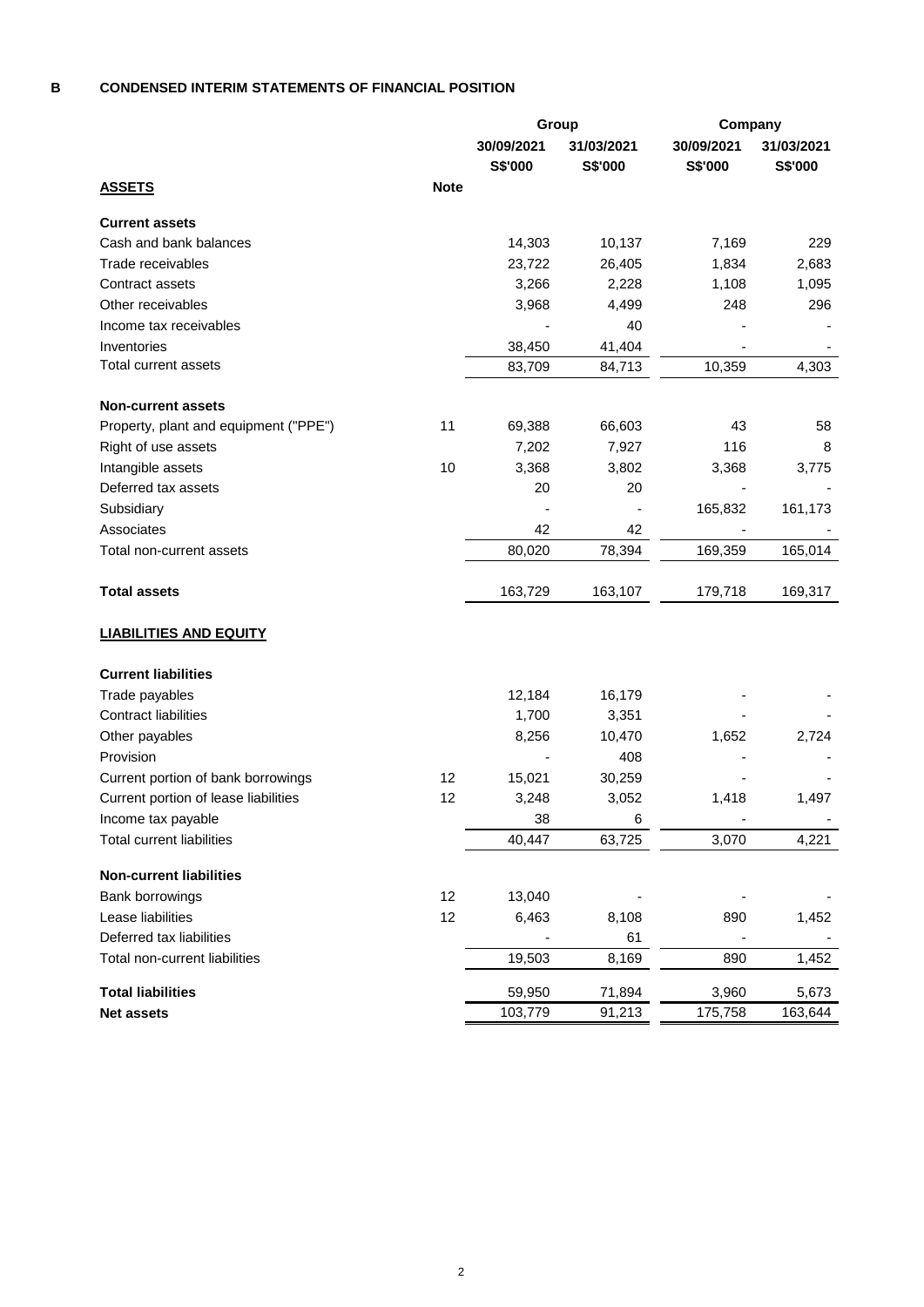### **B CONDENSED INTERIM STATEMENTS OF FINANCIAL POSITION (continued)**

|                                                 |             | Group          |                | Company        |                |
|-------------------------------------------------|-------------|----------------|----------------|----------------|----------------|
|                                                 |             | 30/09/2021     | 31/03/2021     | 30/09/2021     | 31/03/2021     |
|                                                 |             | <b>S\$'000</b> | <b>S\$'000</b> | <b>S\$'000</b> | <b>S\$'000</b> |
|                                                 | <b>Note</b> |                |                |                |                |
| Capital, reserves and non-controlling interests |             |                |                |                |                |
| Share capital                                   | 13          | 179,230        | 166,256        | 179,230        | 166,256        |
| Accumulated losses                              |             | (82, 987)      | (76, 398)      | (3, 472)       | (2,612)        |
| Translation reserve                             |             | 953            | 914            |                |                |
| Other reserve                                   |             | 6,810          | 598            |                |                |
| Equity attributable to owners of the Company    |             | 104.006        | 91,370         | 175.758        | 163,644        |
| Non-controlling interests                       |             | (227)          | (157)          |                |                |
| <b>Total equity</b>                             |             | 103.779        | 91,213         | 175.758        | 163,644        |
| <b>Total liabilities and equity</b>             |             | 163,729        | 163.107        | 179,718        | 169,317        |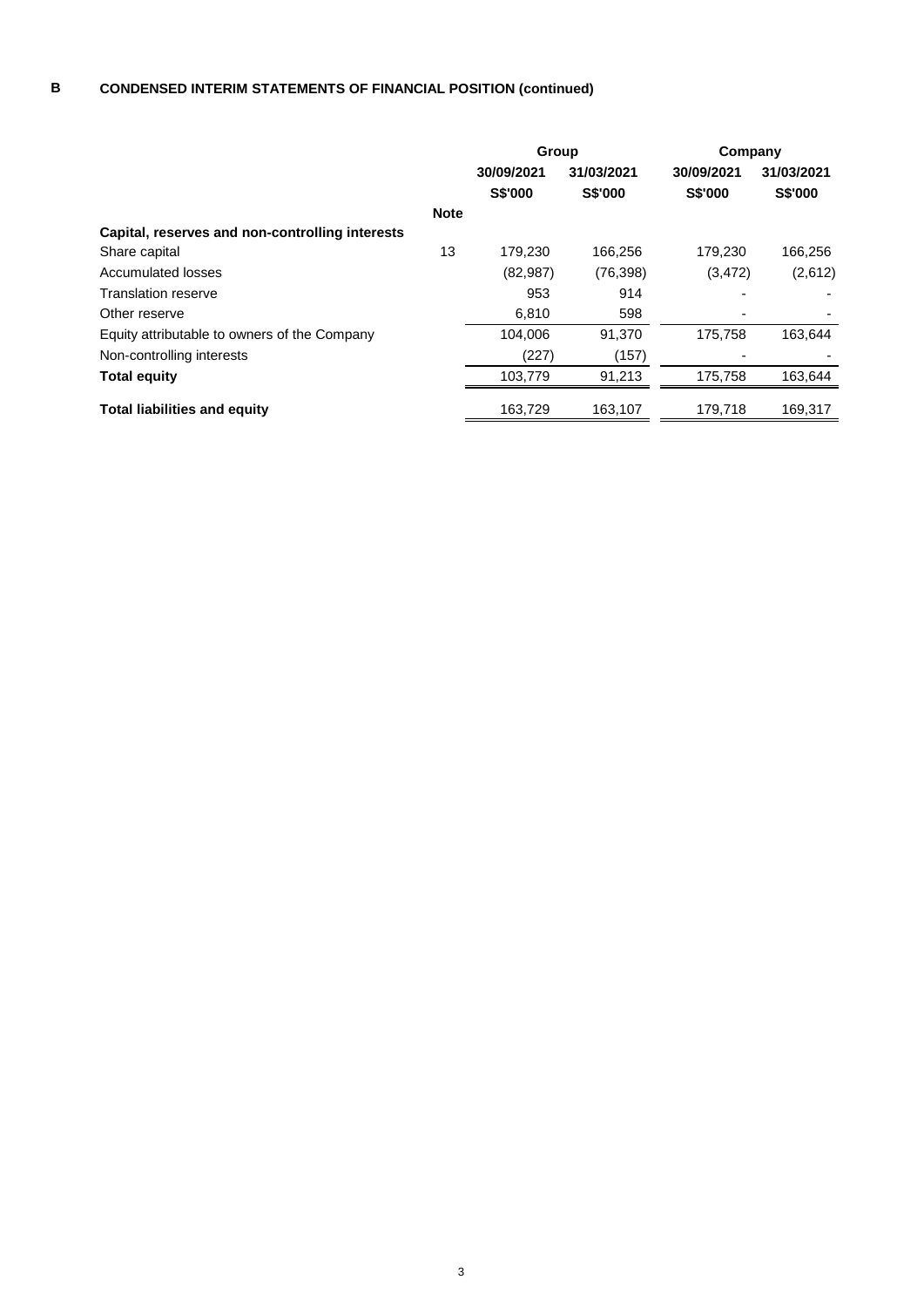#### **C CONDENSED INTERIM CONSOLIDATED STATEMENT OF CASH FLOWS**

|                                                          | Group                 |            |
|----------------------------------------------------------|-----------------------|------------|
|                                                          | <b>6 Months Ended</b> |            |
|                                                          | 30/09/2021            | 30/09/2020 |
|                                                          | S\$'000               | S\$'000    |
| <b>Operating activities</b>                              |                       |            |
| Loss before income tax                                   | (6, 704)              | (8, 489)   |
| Adjustments for:                                         |                       |            |
| Interest expense                                         | 714                   | 853        |
| Interest income                                          | (2)                   | (8)        |
| Depreciation of property, plant and equipment            | 3,174                 | 3,388      |
| Depreciation - right of use assets                       | 816                   | 1,156      |
| Amortization of intangible assets                        | 408                   | 291        |
| Impairment of trade receivables                          | 108                   | 489        |
| Doubtful trade receivables recovered                     | (209)                 | (127)      |
| Trade receivables written off                            | 23                    |            |
| Other receivables written off                            | 22                    | 31         |
| (Gain) Loss on disposal of plant and equipment           | (196)                 | 2          |
| Impairment of assets held for sales                      |                       | 959        |
| Loss on modification of ROU                              | 9                     |            |
| Loss on disposal of club membership                      | 27                    |            |
| Trade payables written off                               | (579)                 |            |
| Net foreign exchange gain- unrealized                    | (69)                  | (48)       |
| Operating cash flows before movements in working capital | (2, 458)              | (1,503)    |
| Trade receivables                                        | 2,809                 | 4,811      |
| Other receivables and prepayments                        | 428                   | (430)      |
| Contract assets                                          | (1,030)               | 829        |
| Inventories                                              | 3,021                 | 4,497      |
| Trade payables                                           | (3,985)               | (6, 351)   |
| Other payables                                           | (2, 128)              | (3,007)    |
| <b>Contract liabilities</b>                              | (1,639)               | (28)       |
| Cash used in operations                                  | (4,982)               | (1, 182)   |
| Interest received                                        | 2                     | 8          |
| Income tax paid                                          | 56                    | (149)      |
| Net cash used in operating activities                    | (4, 924)              | (1, 323)   |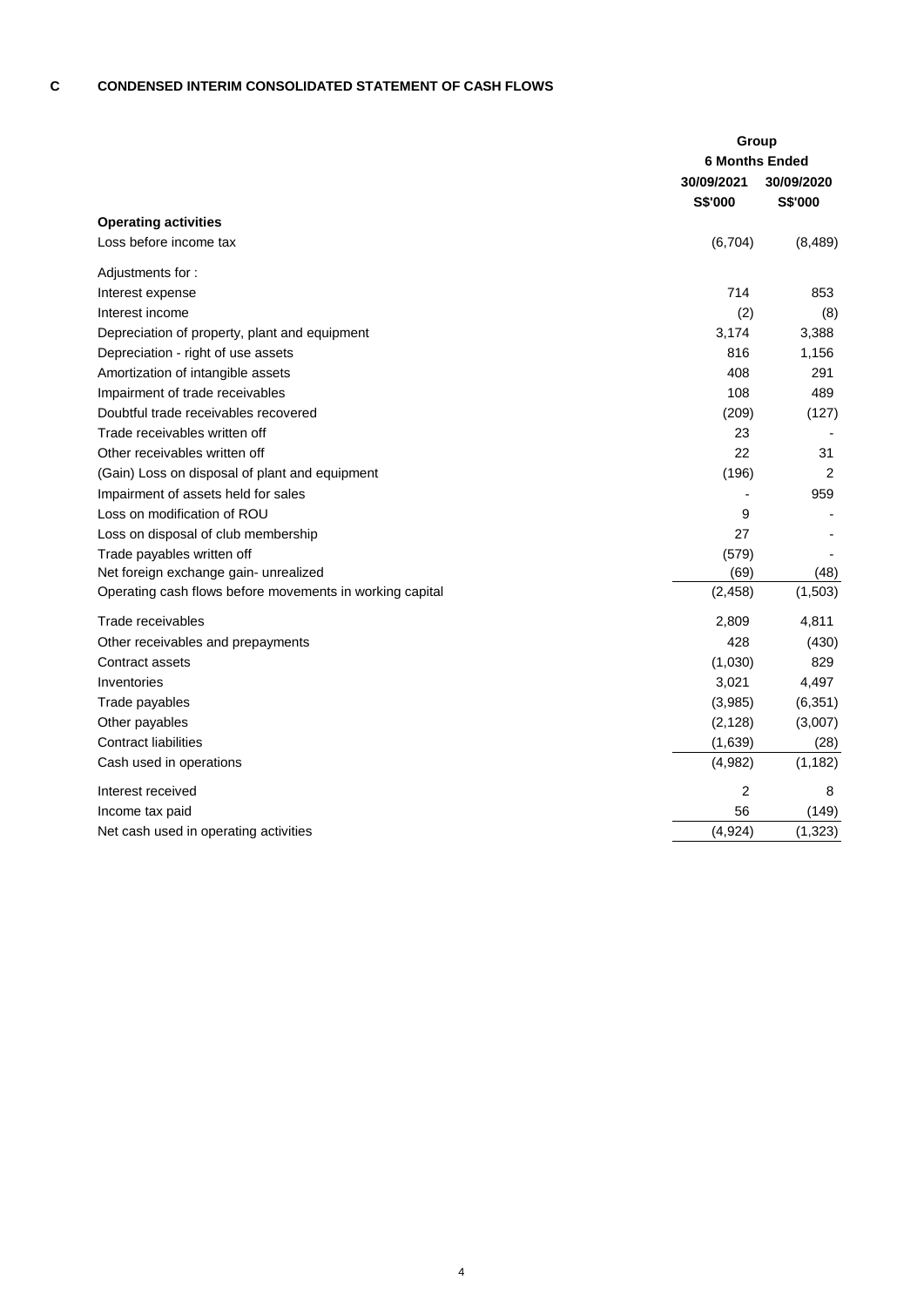# **C CONDENSED INTERIM CONSOLIDATED STATEMENT OF CASH FLOWS (continued)**

|                                                              | Group                                          |                       |
|--------------------------------------------------------------|------------------------------------------------|-----------------------|
|                                                              | <b>6 Months Ended</b><br>30/09/2021<br>S\$'000 | 30/09/2020<br>S\$'000 |
| <b>Investing activities</b>                                  |                                                |                       |
| Proceeds from disposal of plant and equipment                | 551                                            | 304                   |
| Purchase of plant and equipment                              | (319)                                          | (936)                 |
| Additions to intangible asset                                | (1)                                            | (56)                  |
| Fixed deposits placement                                     | 48                                             | 10                    |
| Net cash generated from (used in) investing activities       | 279                                            | (678)                 |
| <b>Financing activities</b>                                  |                                                |                       |
| Interest paid for other borrowings                           | (626)                                          | (744)                 |
| Repayment of obligations under lease liabilities             | (1,426)                                        | (1,080)               |
| New bank loans obtained                                      | 1,178                                          |                       |
| Repayment of bank loans                                      | (473)                                          | (1,649)               |
| Proceeds from issue of shares of the Company                 | 13,149                                         |                       |
| Payment of share issue expenses                              | (175)                                          |                       |
| Restricted cash at bank                                      | 11                                             | 416                   |
| Net cash generated from (used in) financing activities       | 11,638                                         | (3,057)               |
| Net decrease in cash and cash equivalents                    | 6,993                                          | (5,058)               |
| Effect of exchange rate changes on cash and cash equivalents | 29                                             | (85)                  |
| Cash and cash equivalents at beginning of the period         | 6,278                                          | 13,978                |
| Cash and cash equivalents at end of the period               | 13,300                                         | 8,835                 |
| Cash and cash equivalents comprise the following:            |                                                |                       |
| Cash and bank balances                                       | 14,303                                         | 12,805                |
| Fixed deposit                                                | (10)                                           | (48)                  |
| Restricted cash at bank                                      | (993)                                          | (1,269)               |
| <b>Bank overdraft</b>                                        |                                                | (2,653)               |
|                                                              | 13,300                                         | 8,835                 |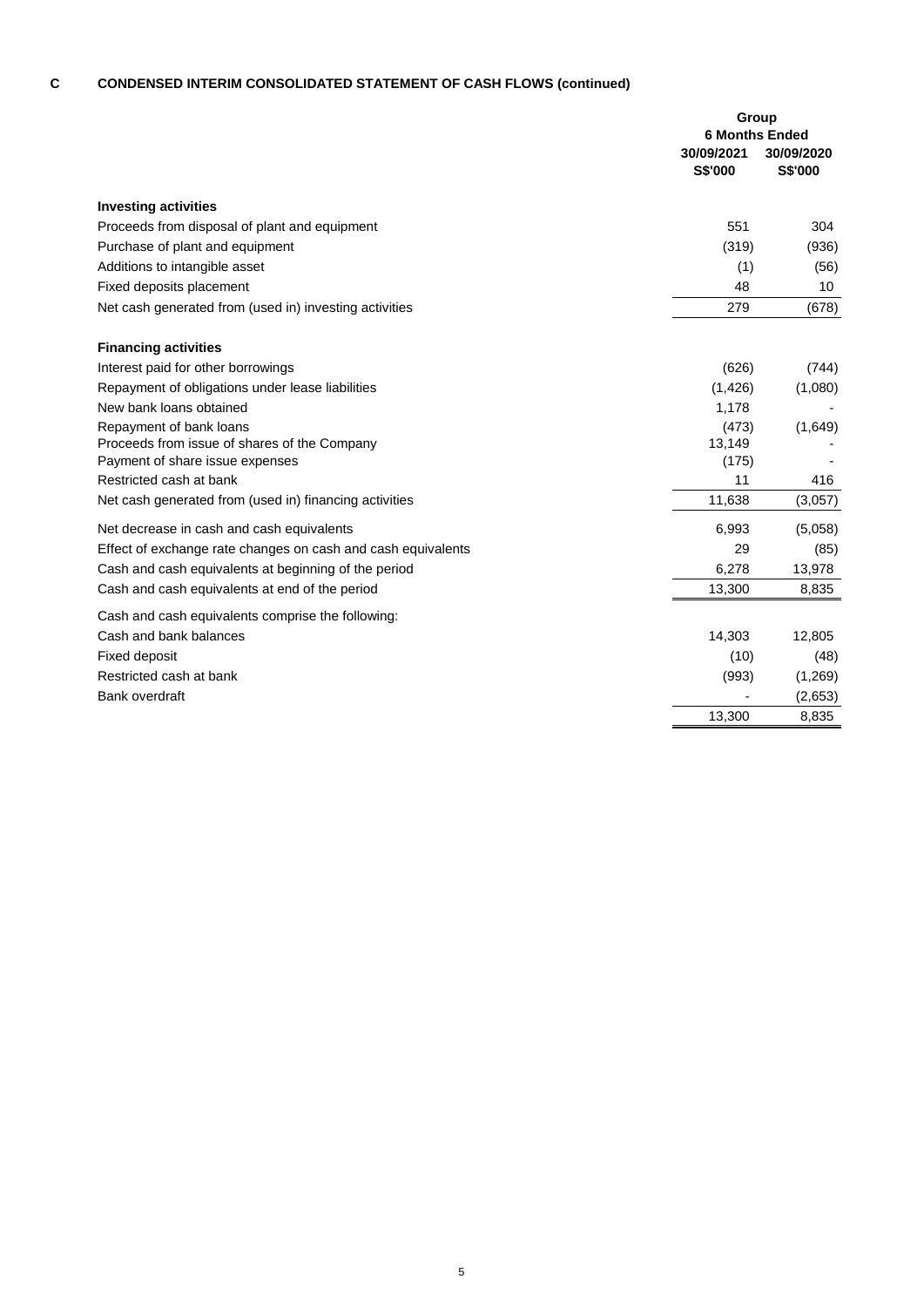|                                                                                | <b>Share</b><br>capital  | Accumulated<br>losses    | <b>Translation</b><br>reserve | Other<br>reserves        | <b>Attributable</b><br>to owners of controlling Total equity<br>the Company | Non-<br>interests        |         |
|--------------------------------------------------------------------------------|--------------------------|--------------------------|-------------------------------|--------------------------|-----------------------------------------------------------------------------|--------------------------|---------|
|                                                                                | S\$'000                  | <b>S\$'000</b>           | S\$'000                       | S\$'000                  | S\$'000                                                                     | <b>S\$'000</b>           | S\$'000 |
| <b>Group</b>                                                                   |                          |                          |                               |                          |                                                                             |                          |         |
| At 1 April 2021                                                                | 166,256                  | (76, 398)                | 914                           | 598                      | 91,370                                                                      | (157)                    | 91,213  |
| Total comprehensive income for the period                                      |                          |                          |                               |                          |                                                                             |                          |         |
| Loss for the period                                                            |                          | (6,589)                  |                               |                          | (6,589)                                                                     | (69)                     | (6,658) |
| <b>Revaluation of PPE</b>                                                      |                          |                          | $\overline{\phantom{a}}$      | 6,212                    | 6,212                                                                       | $\overline{\phantom{a}}$ | 6,212   |
| Other comprehensive income for the period                                      |                          |                          | 39                            |                          | 39                                                                          | (1)                      | 38      |
| Total                                                                          | $\blacksquare$           | (6,589)                  | 39                            | 6,212                    | (338)                                                                       | (70)                     | (408)   |
| Transactions with owners,                                                      |                          |                          |                               |                          |                                                                             |                          |         |
| recognized directly in equity<br><b>Issuance of shares</b>                     | 13,149                   |                          |                               |                          | 13,149                                                                      | $\overline{\phantom{a}}$ | 13,149  |
| Share issuance expenses                                                        | (175)                    |                          |                               |                          | (175)                                                                       |                          | (175)   |
| Total                                                                          | 12,974                   | $\overline{\phantom{a}}$ | $\overline{\phantom{a}}$      |                          | 12,974                                                                      | $\overline{\phantom{a}}$ | 12,974  |
| At 30 September 2021                                                           | 179,230                  | (82, 987)                | 953                           | 6,810                    | 104,006                                                                     | (227)                    | 103,779 |
|                                                                                |                          |                          |                               |                          |                                                                             |                          |         |
| At 1 April 2020                                                                | 166,256                  | (55, 815)                | 639                           | 598                      | 111,678                                                                     | (69)                     | 111,609 |
| Total comprehensive income for the period                                      |                          |                          |                               |                          |                                                                             |                          |         |
| Loss for the period                                                            |                          | (8, 498)                 |                               | $\overline{\phantom{0}}$ | (8, 498)                                                                    | (35)                     | (8,533) |
| Other comprehensive income for the period                                      |                          | ÷,                       | 211                           | $\blacksquare$           | 211                                                                         | (3)                      | 208     |
| Total                                                                          | $\overline{\phantom{a}}$ | (8, 498)                 | 211                           | $\overline{\phantom{a}}$ | (8, 287)                                                                    | (38)                     | (8,325) |
| At 30 September 2020                                                           | 166,256                  | (64, 313)                | 850                           | 598                      | 103,391                                                                     | (107)                    | 103,284 |
| <b>Company</b>                                                                 |                          |                          |                               |                          |                                                                             |                          |         |
| At 1 April 2021                                                                | 166,256                  | (2,612)                  |                               |                          | 163,644                                                                     |                          | 163,644 |
| Loss for the period, representing<br>total comprehensive income for the period |                          | (860)                    |                               |                          | (860)                                                                       |                          | (860)   |
| Transactions with owners,<br>recognised directly in equity                     |                          |                          |                               |                          |                                                                             |                          |         |
| <b>Issuance of shares</b>                                                      | 13,149                   |                          |                               |                          | 13,149                                                                      |                          | 13,149  |
| Share issuance expenses                                                        | (175)                    | $\overline{\phantom{a}}$ | $\overline{\phantom{a}}$      |                          | (175)                                                                       | $\overline{\phantom{a}}$ | (175)   |
| Total                                                                          | 12,974                   | $\blacksquare$           | $\blacksquare$                |                          | 12,974                                                                      | $\blacksquare$           | 12,974  |
| At 30 September 2021                                                           | 179,230                  | (3, 472)                 | $\overline{\phantom{a}}$      | $\overline{\phantom{a}}$ | 175,758                                                                     | $\overline{\phantom{a}}$ | 175,758 |
|                                                                                |                          |                          |                               |                          |                                                                             |                          |         |
| At 1 April 2020                                                                | 166,256                  | (1,685)                  |                               |                          | 164,571                                                                     | $\overline{\phantom{a}}$ | 164,571 |
| Loss for the period, representing                                              |                          |                          |                               |                          |                                                                             |                          |         |
| total comprehensive income for the period                                      |                          | (285)                    |                               |                          | (285)                                                                       |                          | (285)   |
| At 30 September 2020                                                           | 166,256                  | (1,970)                  | $\blacksquare$                | $\blacksquare$           | 164,286                                                                     | $\overline{\phantom{a}}$ | 164,286 |
|                                                                                |                          |                          |                               |                          |                                                                             |                          |         |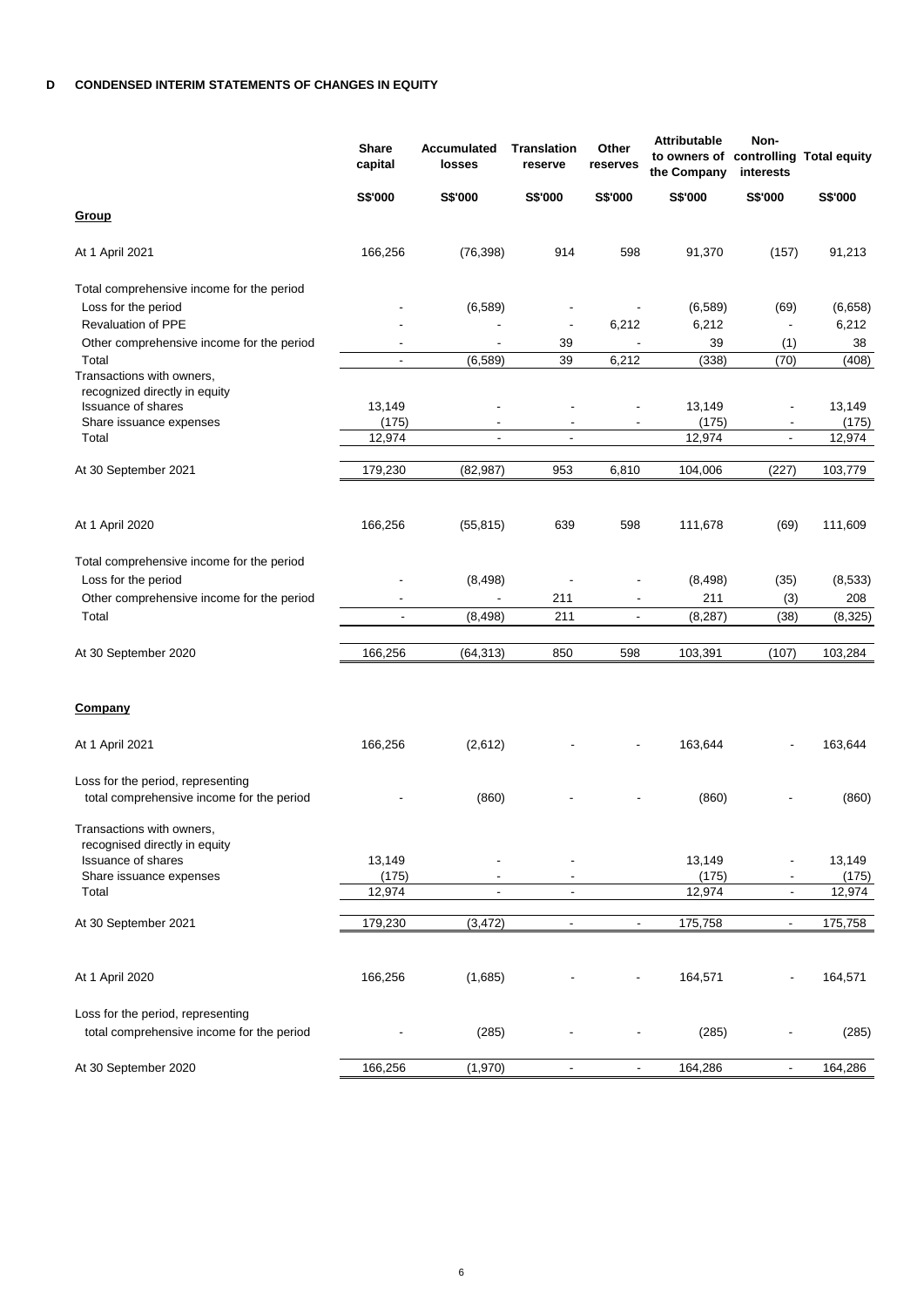### **1 Corporate information**

AMOS Group Limited ('the Company') is incorporated in Singapore. The address of the Company's registered office is 156 Gul Circle, Singapore 629613. The Company is listed on the Singapore Exchange. As at financial period ended 30 September 2021, ShawKwei Asia Value Fund 2017 ("ShawKwei"), a Cayman Islands established private equity fund, is the largest shareholder of the Company. Shawkwei together with related parties hold 80.51 % of shares in the Company.

The principal activity of the Company and its subsidiaries (collectively, the Group) is supply of products, services, and solutions to marine and energy customers from its 10 fulfilment centers spanning Asia, the Middle East, and Europe.

### **2 Basis of Preparation**

The condensed interim financial statements for the six months ended 30 September 2021 have been prepared in accordance with SFRS(I) 1-34 Interim Financial Reporting issued by the Accounting Standards Council Singapore. The condensed interim financial statements do not include all the information required for a complete set of financial statements. However, selected explanatory notes are included to explain events and transactions that are significant to an understanding of the changes in the Group's financial position and performance of the Group since the last annual financial statements for the year ended 31 March 2021.

The accounting policies adopted are consistent with those of the previous financial year which were prepared in accordance with SFRS(I)s, except for the adoption of new and amended standards as set out in Note 2.1.

The condensed interim financial statements are presented in Singapore dollar which is the Company's functional currency.

# **2.1 New and amended standards adopted by the Group**

A number of amendments to Standards have become applicable for the current reporting period. The Group did not have to change its accounting policies or make retrospective adjustments as a result of adopting those standards.

### **2.2 Use of judgements and estimates**

In preparing the condensed interim financial statements, management has made judgements, estimates and assumptions that affect the application of accounting policies and the reported amounts of assets and liabilities, income and expense. Actual results may differ from these estimates.

Estimates and underlying assumptions are reviewed on an ongoing basis. Revisions to accounting estimates are recognized in the period in which the estimates are revised and in any future periods affected.

Information about assumptions and estimation uncertainties that have a significant risk of resulting in a material adjustment to the carrying amounts of assets and liabilities within the next interim period are:

### a) Impairment assessment of non-financial assets

The carrying amounts of the Group's non-financial assets, other than inventories, contract assets and deferred tax assets, are reviewed at each reporting date to determine whether there is any indication of impairment. If any such indication exists, then the asset's recoverable amount is estimated. For goodwill, and intangible assets that have indefinite useful lives or that are not yet available for use, the recoverable amount is estimated each year at the same time. An impairment loss is recognized if the carrying amount of an asset or its related cash-generating unit (CGU) exceeds its estimated recoverable amount.

The recoverable amounts of the cash generating units used in assessing for impairment are determined from value in use calculations. The key assumptions used for the value in use calculations are those regarding the discount rates and growth rates. Management estimates discount rates using pre-tax rates that reflect current market assessments of the time value of money and the risks specific to the cash generating units. The growth rates are based on industry growth forecasts.

The Company prepared cash flow forecasts for the subsidiaries derived from the most recent financial budgets approved by management for the next five years and estimated cash flows for the following five years. Value in use as at 30 September 2021 was determined similarly to the 31 March 2021 impairment assessment using the same key assumptions as follows, which the management has deemed still relevant: The pre-tax rate used to discount the cash flows are 12.5% and 9.0% for Energy and Marine Supply CGU respectively.

The estimated recoverable amount of Energy and Marine Supply CGU exceeded its carrying amount.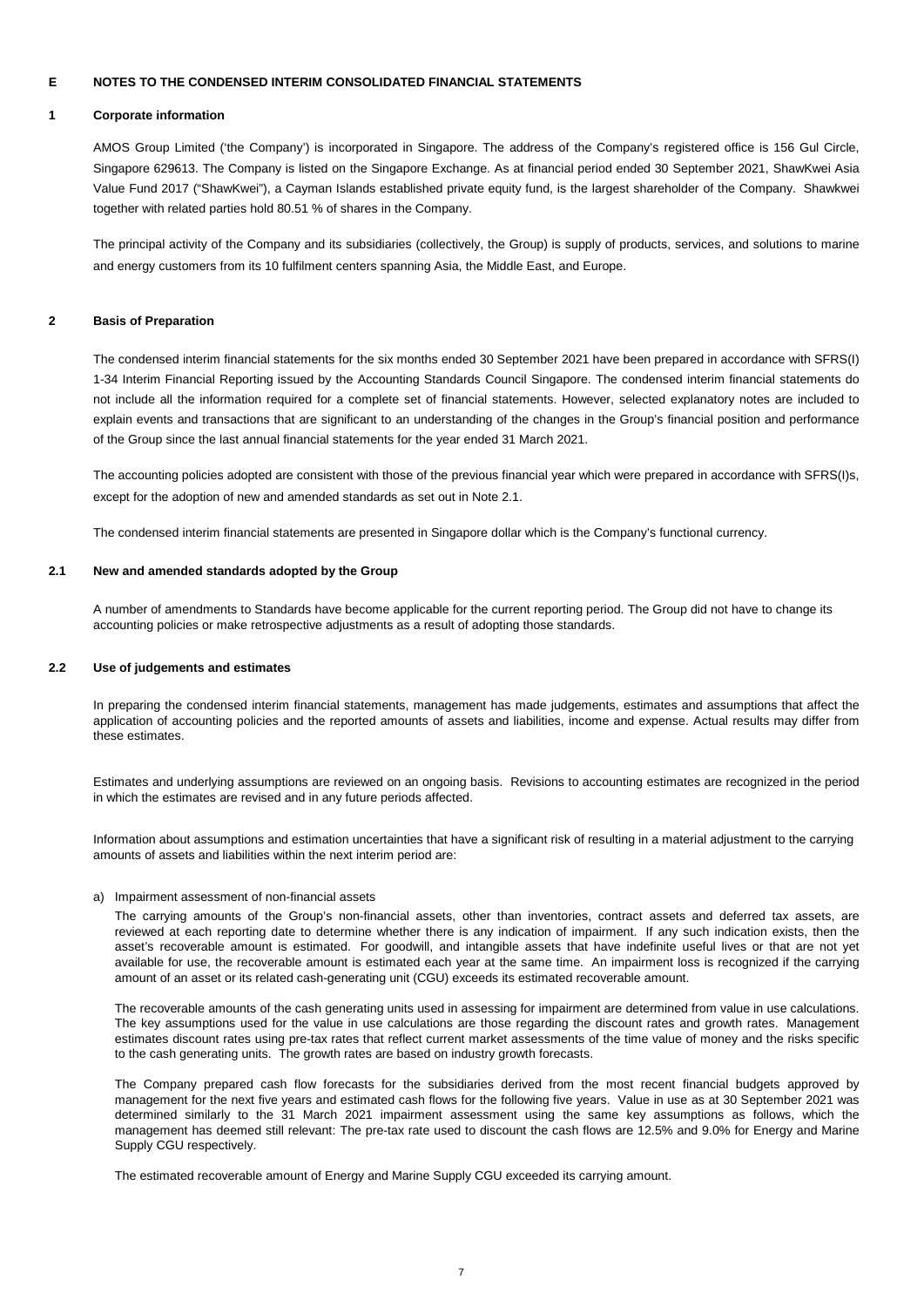# **2.2 Use of judgements and estimates (continued)**

b) Measurement of expected credit loss (ECL) allowance for trade receivables and contract assets The Group applies the simplified approach to provide for ECLs for all trade receivables and contract assets. The simplified approach requires the loss allowance to be measured at an amount equal to lifetime ECLs.

The Group segments its trade receivables based on the risk profile of their clients which include the industries and/ or country that their customers operate. The Group used data that is determined to be predictive of the risk of loss (including but not limited to industryspecific probability risk of default, financial information and available public information of their customers and past experience of the customers' repayment patterns) to determine the applicable credit loss rates to trade receivables.

In determining the expected credit losses for their trade receivables, the Group used the following bases:

- Trade receivables that have been outstanding beyond the expected range of past due days and for which there is no reasonable expectation of recovery are deemed to be credit-impaired. These trade receivables are fully provided.

- The expected credit losses for non-credit impaired trade receivables are estimated using either (i) a probability of default rate (derived from a credit ratings agency), which takes into consideration the industry and country where the customer operates in, or (ii) the past historical experience of collections from the customers.

# **3. Seasonal operations**

The Group's businesses are not affected significantly by seasonal or cyclical factors during the financial period.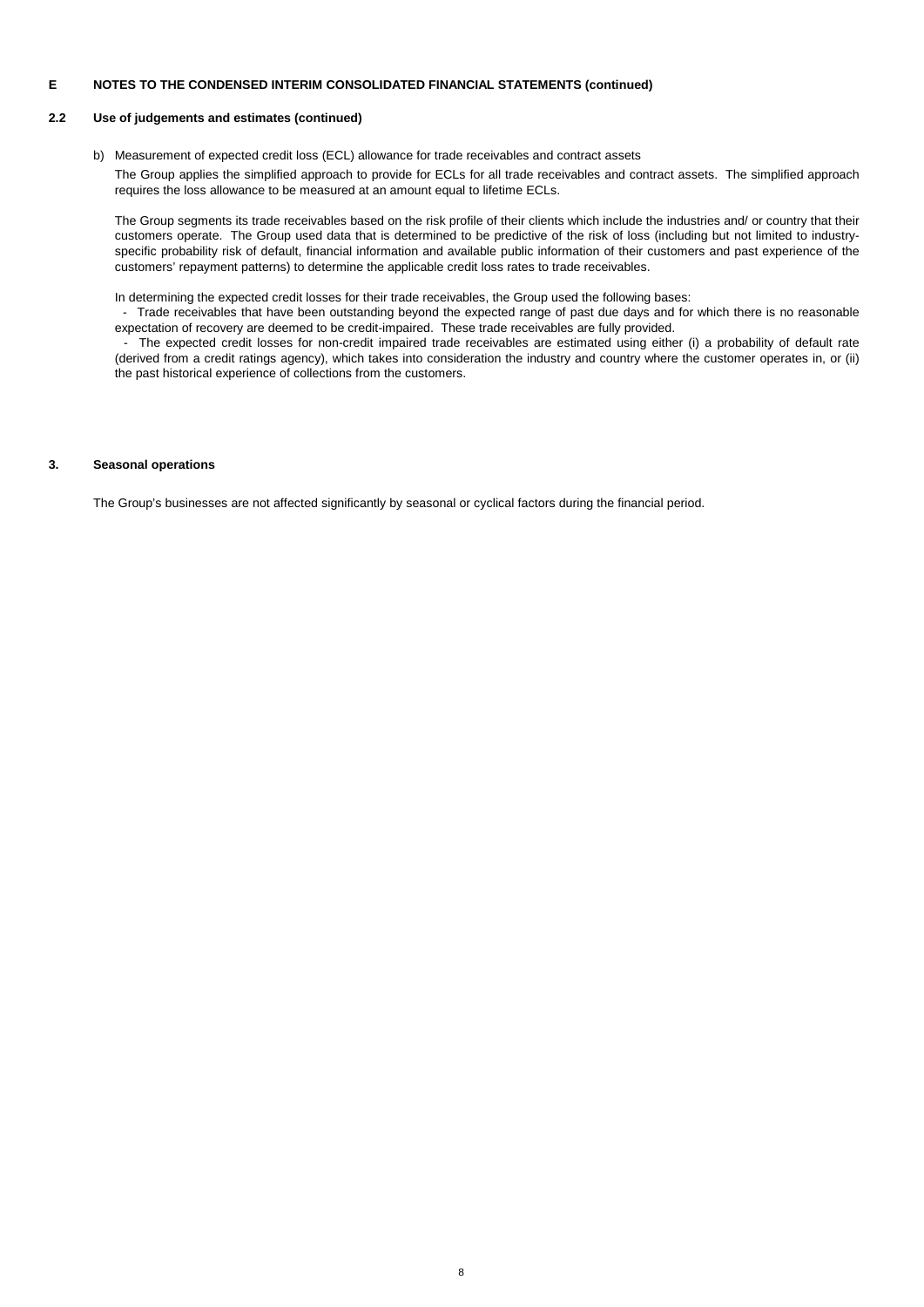## **4. Segment and revenue information**

The Group is organised into the following main business segments:

Energy Segment : Supply and manufacture rigging, lifting equipment and provision of related services and products for the global energy industry; and

Marine Segment : Provides supplies and services and general merchandise for the marine industry.

All operating segments' operating results are reviewed regularly by the Group's CEO (the chief operating decision maker) to make decisions about resources to be allocated to the segment and to assess its performance, and for which discrete financial information is available.

# **4.1 Reportable segments**

# **6 Months Ended 30 September 2021**

|                                           | <b>Energy</b> | <b>Marine</b> | <b>Others</b> | <b>Total</b> |
|-------------------------------------------|---------------|---------------|---------------|--------------|
|                                           | S\$'000       | S\$'000       | S\$'000       | S\$'000      |
| Revenue                                   |               |               |               |              |
| Sales                                     | 26,112        | 23,461        |               | 49,573       |
| Inter-segment sales                       | (155)         | (50)          |               | (205)        |
| Sales to external customers               | 25,957        | 23,411        |               | 49,368       |
| Profit/(Loss) from operations             |               |               |               |              |
| Segment results                           | 1,872         | (7, 137)      | (721)         | (5,986)      |
| Restructuring cost                        | (2)           | (2)           |               | (4)          |
| Interest expense                          | (401)         | (312)         | (1)           | (714)        |
| Income tax credit (expense)               | 58            | (12)          |               | 46           |
| Loss for the period                       |               |               |               | (6,658)      |
| <b>Assets</b>                             |               |               |               |              |
| Segment assets                            | 68,106        | 88,047        | 7,576         | 163,729      |
| Liabilities                               |               |               |               |              |
| Segment liabilities                       | 25,577        | 33,947        | 426           | 59,950       |
| <b>Other information</b>                  |               |               |               |              |
| Gain on disposal of PPE                   | 196           |               |               | 196          |
| Trade receivables written off             | (3)           | (20)          |               | (23)         |
| Impairment of trade receivables           | (36)          | (72)          |               | (108)        |
| Foreign exchange gain (loss)              | 77            | (247)         | (4)           | (174)        |
| Allocable depreciation and amortization   | (1,509)       | (2, 415)      | (33)          | (3,957)      |
| Allocable additions to non-current assets | 238           | 81            | 127           | 446          |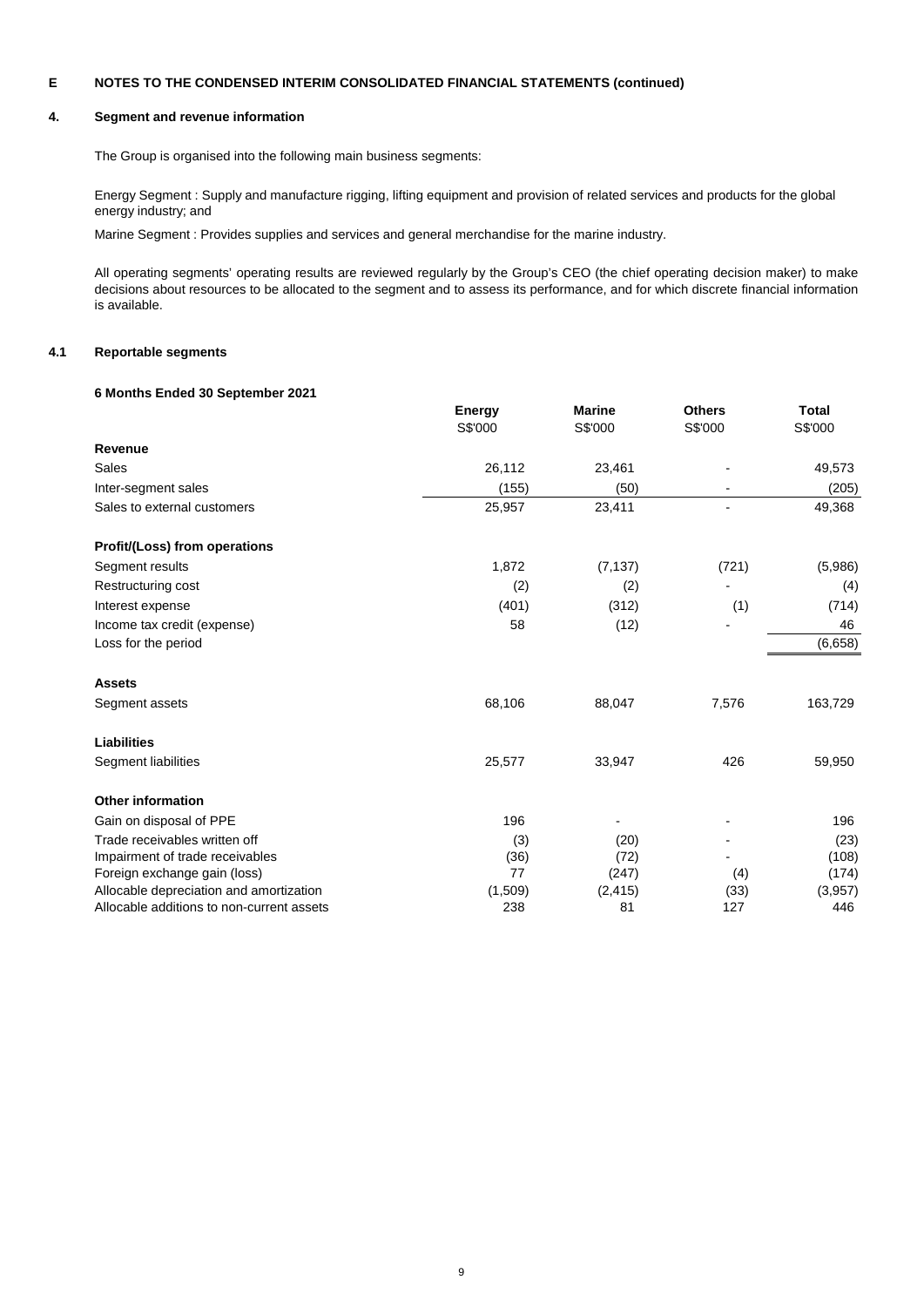# **4.1 Reportable segments (continued)**

# **6 Months Ended 30 September 2020**

|                                           | <b>Energy</b> | <b>Marine</b> | <b>Others</b> | Total    |
|-------------------------------------------|---------------|---------------|---------------|----------|
|                                           | S\$'000       | S\$'000       | S\$'000       | S\$'000  |
| Revenue                                   |               |               |               |          |
| Sales                                     | 22,423        | 35,390        |               | 57,813   |
| Inter-segment sales                       | (88)          | (108)         |               | (196)    |
| Sales to external customers               | 22,335        | 35,282        |               | 57,617   |
| Loss from operations                      |               |               |               |          |
| Segment results                           | (3,365)       | (3,663)       | (37)          | (7,065)  |
| Restructuring cost                        | (384)         | (187)         |               | (571)    |
| Interest expense                          | (486)         | (367)         |               | (853)    |
| Income tax credit (expense)               | (19)          | (25)          |               | (44)     |
| Loss for the period                       |               |               |               | (8,533)  |
| <b>Assets</b>                             |               |               |               |          |
| Segment assets                            | 84,703        | 92,788        | 554           | 178,045  |
| <b>Liabilities</b>                        |               |               |               |          |
| Segment liabilities                       | 32,213        | 42,530        | 18            | 74,761   |
| <b>Other information</b>                  |               |               |               |          |
| Impairment of assets held for sales       | (959)         |               |               | (959)    |
| Gain/(Loss) on disposal of PPE            | 21            | (22)          | (1)           | (2)      |
| Impairment of trade receivables           | (263)         | (226)         |               | (489)    |
| Foreign exchange loss                     | (741)         | (336)         | (52)          | (1, 129) |
| Allocable depreciation and amortization   | (1,861)       | (2,628)       | (346)         | (4, 835) |
| Allocable additions to non-current assets | 279           | 158           |               | 437      |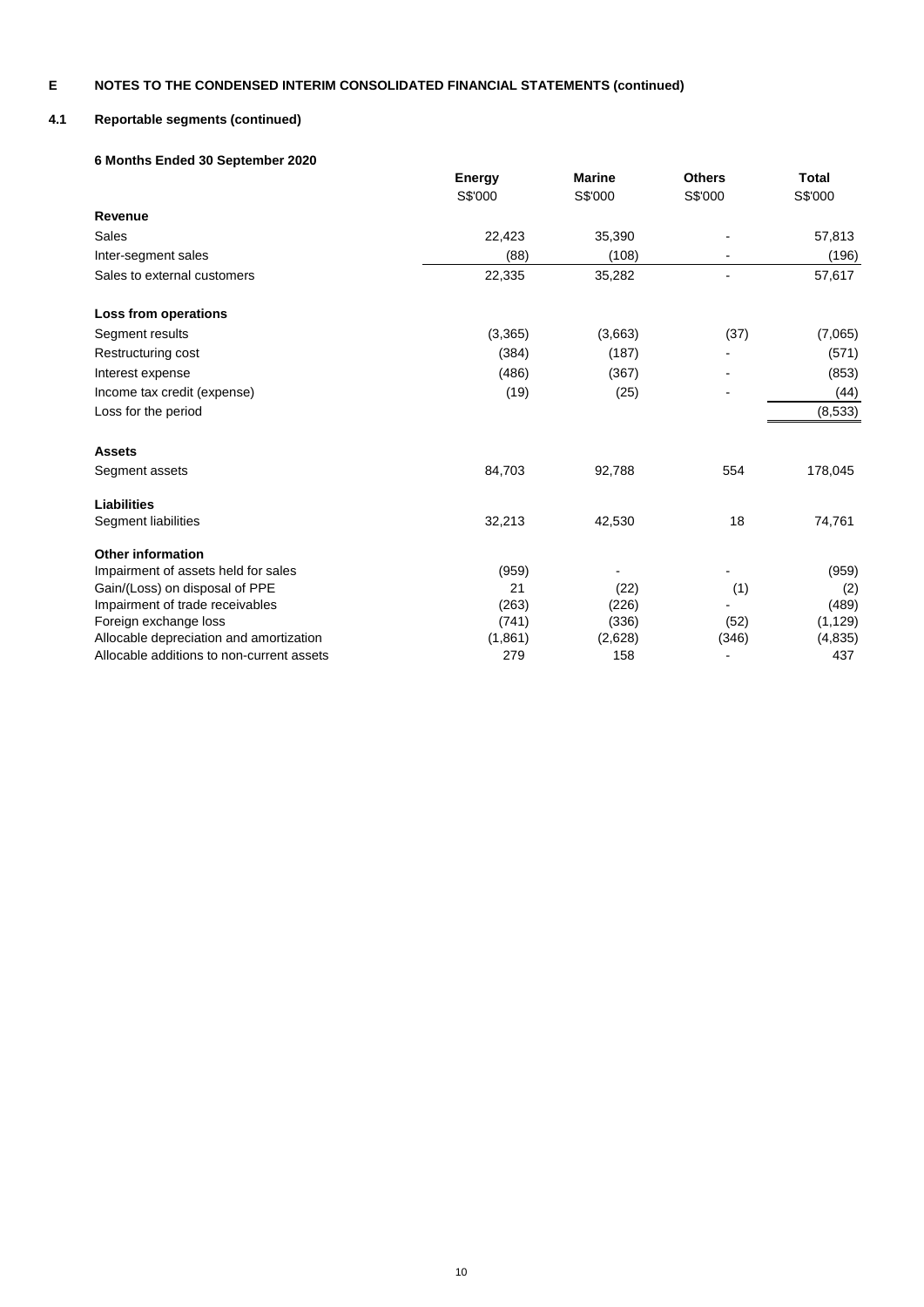# **4.2 Disaggregation of Revenue**

|                                                      | <b>The Group</b>                 |               |              |  |
|------------------------------------------------------|----------------------------------|---------------|--------------|--|
|                                                      | 6 Months Ended 30 September 2021 |               |              |  |
|                                                      | <b>Energy</b>                    | <b>Marine</b> | <b>Total</b> |  |
|                                                      | S\$'000                          | S\$'000       | S\$'000      |  |
| Revenue                                              |                                  |               |              |  |
| Sales of goods revenue recognized at a point in time | 22,182                           | 23,411        | 45,593       |  |
| Service revenue recognized at a point in time        | 2,070                            |               | 2,070        |  |
| Rental revenue recognized over time                  | 1,705                            |               | 1,705        |  |
|                                                      | 25,957                           | 23,411        | 49,368       |  |
| <b>Geographical Information</b>                      |                                  |               |              |  |
| Singapore                                            | 9,568                            | 17,493        | 27,061       |  |
| Azerbaijan                                           | 1,509                            |               | 1,509        |  |
| South Korea                                          | 378                              | 2,672         | 3,050        |  |
| United Kingdom                                       | 5,523                            |               | 5,523        |  |
| <b>United Arab Emirates</b>                          | 3,794                            |               | 3,794        |  |
| China                                                | 1,981                            | 3,246         | 5,227        |  |
| Asia <sup>(1)</sup>                                  | 3,204                            |               | 3,204        |  |
|                                                      | 25,957                           | 23,411        | 49,368       |  |

|                                                      | <b>The Group</b><br>6 Months Ended 30 September 2020 |               |         |
|------------------------------------------------------|------------------------------------------------------|---------------|---------|
|                                                      | <b>Energy</b>                                        | <b>Marine</b> | Total   |
|                                                      | S\$'000                                              | S\$'000       | S\$'000 |
| Revenue                                              |                                                      |               |         |
| Sales of goods revenue recognized at a point in time | 18,692                                               | 35,281        | 53,973  |
| Service revenue recognized at a point in time        | 2,213                                                |               | 2,213   |
| Rental revenue recognized over time                  | 1,431                                                |               | 1,431   |
|                                                      | 22,336                                               | 35,281        | 57,617  |
| <b>Geographical Information</b>                      |                                                      |               |         |
| Singapore                                            | 9,431                                                | 28,667        | 38,098  |
| Azerbaijan                                           | 1,358                                                |               | 1,358   |
| South Korea                                          | 872                                                  | 2,482         | 3,354   |
| United Kingdom                                       | 3,838                                                |               | 3,838   |
| United Arab Emirates                                 | 2,277                                                |               | 2,277   |
| China                                                | 1,453                                                | 4,132         | 5,585   |
| Asia $(1)$                                           | 3,107                                                |               | 3,107   |
|                                                      | 22,336                                               | 35,281        | 57,617  |

 $^{(1)}$  Revenue from countries in "Asia" includes revenue generated from countries that individually account for less than 10% of the Group's revenue.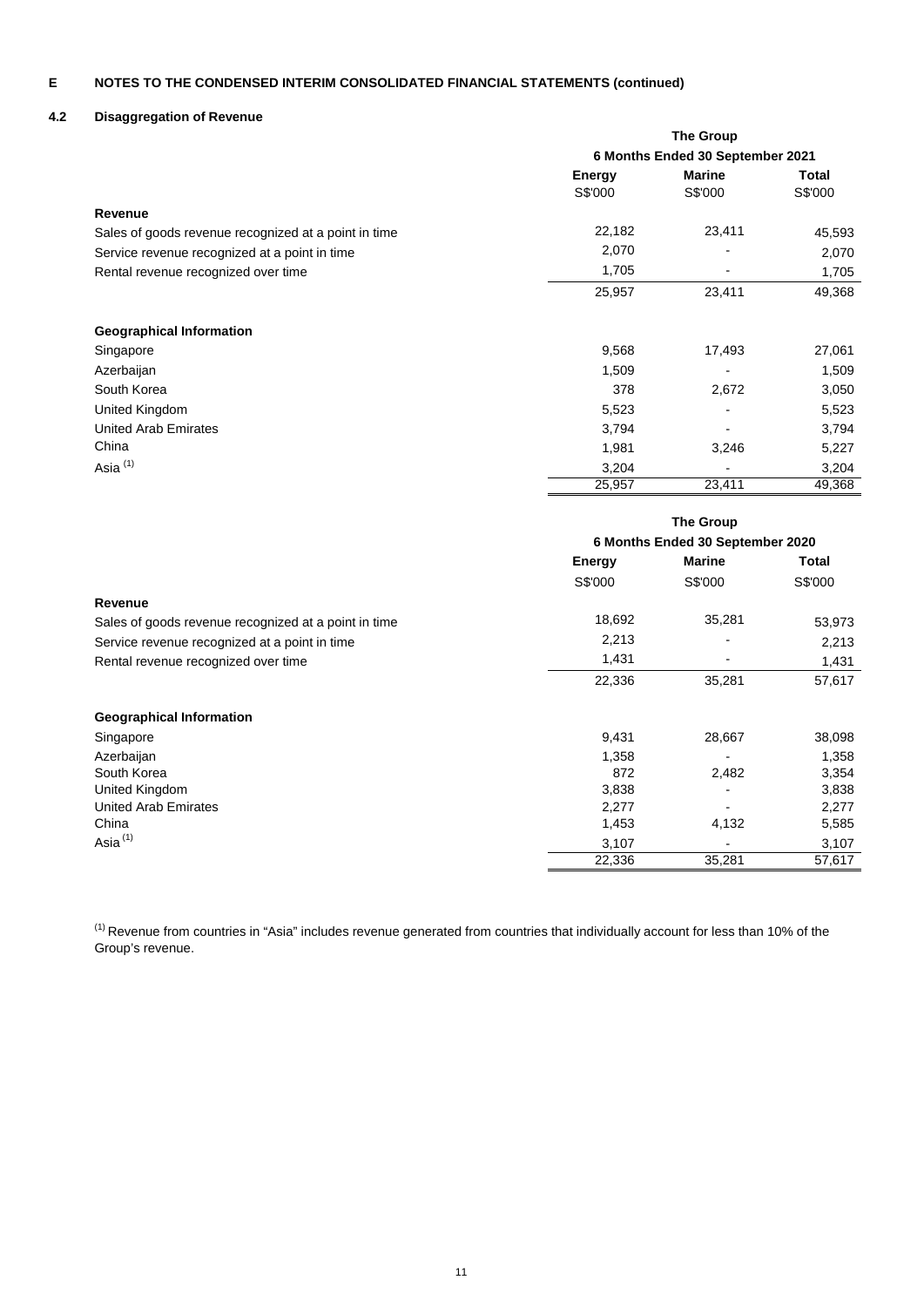# **5. Financial assets and financial liabilities**

Set out below is an overview of the financial assets and financial liabilities of the Group as at 30 September 2021 and 31 March 2021:

|                                                                 | The Group |           | The Company |           |
|-----------------------------------------------------------------|-----------|-----------|-------------|-----------|
|                                                                 | 30-Sep-21 | 31-Mar-21 | 30-Sep-21   | 31-Mar-21 |
|                                                                 | S\$'000   | S\$'000   | S\$'000     | S\$'000   |
| <b>Financial assets</b>                                         |           |           |             |           |
| Trade receivables                                               | 23,722    | 26,405    | 1,834       | 2,683     |
| Other receivables (excludes prepayments and<br>GST recoverable) | 1,566     | 2,390     | 32          | 16        |
| Cash and cash equivalents                                       | 14,303    | 10,137    | 7,169       | 229       |
|                                                                 | 39,591    | 38,932    | 9,035       | 2,928     |
| <b>Financial liabilities</b>                                    |           |           |             |           |
| Bank overdraft                                                  |           | 2,798     |             |           |
| Secured bank loans                                              | 28,061    | 27,461    |             |           |
| Lease liabilities                                               | 9,711     | 11,160    | 2,308       | 2,949     |
| Trade payables                                                  | 12,184    | 16,179    |             |           |
| Other payables                                                  | 8,256     | 10,470    | 1,652       |           |
|                                                                 | 58,212    | 68,068    | 3,960       | 2,949     |

# **6. Loss before taxation**

# **6.1 Significant if**

| <b>Significant items</b>            | Group                       |                             |  |  |  |
|-------------------------------------|-----------------------------|-----------------------------|--|--|--|
|                                     | <b>6 Months Ended</b>       |                             |  |  |  |
|                                     | 30-Sep-21<br><b>S\$'000</b> | 30-Sep-20<br><b>S\$'000</b> |  |  |  |
| Acquisition and restructuring cost  | 4                           | 571                         |  |  |  |
| Amortization of intangible assets   | 408                         | 291                         |  |  |  |
| Depreciation of PPE                 | 3.174                       | 3,388                       |  |  |  |
| Depreciation - Right of use assets  | 816                         | 1,156                       |  |  |  |
| Foreign exchange loss               | 174                         | 1,129                       |  |  |  |
| Impairment of trade receivables     | 108                         | 489                         |  |  |  |
| Interest expense                    | 714                         | 853                         |  |  |  |
| Impairment of assets held for sales | $\overline{\phantom{a}}$    | 959                         |  |  |  |

# **6.2 Related party transactions**

There are no material related party transactions apart from those disclosed elsewhere in the financial statements.

# **7. Taxation**

The Group calculates the period income tax credit (expense) using the tax rate that would be applicable to the expected total annual earnings. The major components of income tax credit (expense) in the condensed interim consolidated statement of profit or loss are:

|                                                                                              |                      | Group<br><b>6 Months Ended</b> |
|----------------------------------------------------------------------------------------------|----------------------|--------------------------------|
|                                                                                              | 30-Sep-21<br>S\$'000 | 30-Sep-20<br>S\$'000           |
| Current income tax expense                                                                   | (15)                 | (44)                           |
| Deferred income tax expense relating to origination and reversal of<br>temporary differences | 61                   | ٠                              |
|                                                                                              | 46                   | (44)                           |

# **8. Dividends**

No dividend has been declared as the Group has incurred a loss for the 1H FY2022 ended 30 September 2021.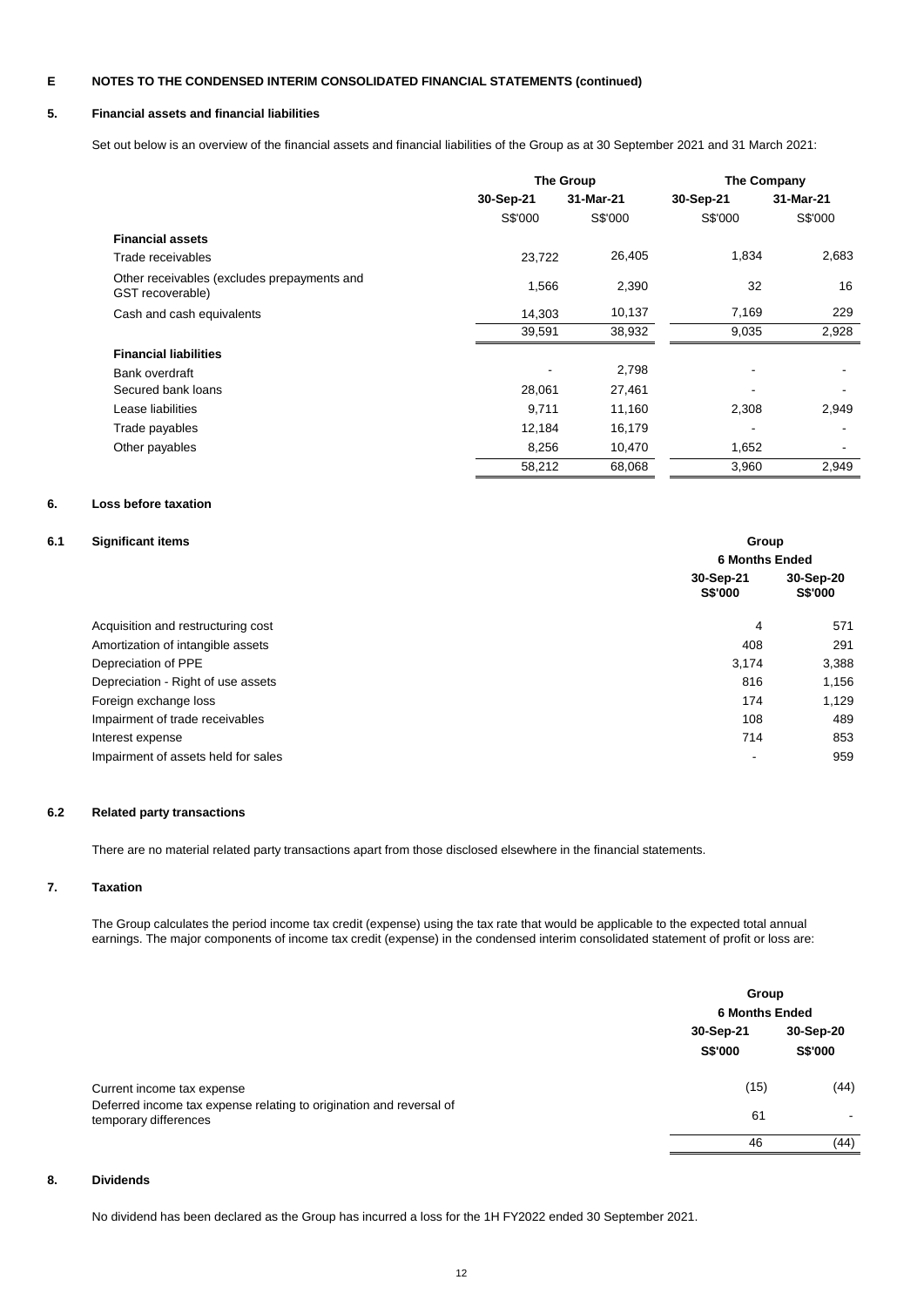## **9. Net Asset Value**

|                                                                       | The Group |           | The Company |           |
|-----------------------------------------------------------------------|-----------|-----------|-------------|-----------|
|                                                                       | 30-Sep-21 | 31-Mar-21 | 30-Sep-21   | 31-Mar-21 |
|                                                                       | S\$'000   | S\$'000   | S\$'000     | S\$'000   |
| Net asset value attributable to shareholders of the Company (S\$'000) | 104.006   | 91.370    | 175.758     | 163.644   |
| Number of ordinary shares ('000) *                                    | 178.569   | 2.597.374 | 178.569     | 2,597,374 |
| Net asset value per ordinary share (cents)                            | 58.24     | 3.52      | 98.43       | 6.30      |

\*On 1 June 2021, the Company issued and allotted 974,015,343 Rights Shares at an issue price of S\$0.0135, on the basis of three (3) Rights Shares for every eight (8) existing ordinary shares in the capital of the Company. On 11 August 2021, the Company then consolidated every twenty (20) existing ordinary shares into one (1) consolidated ordinary share. For details of share capital change, please refer Note 13.

Assuming the Share Consolidation is completed on 31 March 2021, the Net Asset Value per Share will be as follows:

|                                            | The Group |           | The Company |           |
|--------------------------------------------|-----------|-----------|-------------|-----------|
|                                            | 30-Sep-21 | 31-Mar-21 | 30-Sep-21   | 31-Mar-21 |
|                                            | S\$'000   | S\$'000   | S\$'000     | S\$'000   |
| Number of ordinary shares ('000)           | 178.569   | 129.869   | 178.569     | 129,869   |
| Net asset value per ordinary share (cents) | 58.24     | 70.36     | 98.43       | 126.01    |

# **10. Intangible assets**

| Intangible assets                |                           |                                 | <b>The Group</b>         |                                   |         |
|----------------------------------|---------------------------|---------------------------------|--------------------------|-----------------------------------|---------|
|                                  | Club<br><b>Membership</b> | <b>Customer</b><br>relationship | <b>Trademark</b>         | <b>Software</b><br>Implementation | Total   |
| At 31 March 2021                 |                           |                                 |                          |                                   |         |
| Cost                             | 27                        | 5,875                           | 484                      | 4,076                             | 10,462  |
| Accumulated amortization         |                           | (2,522)                         |                          | (785)                             | (3,307) |
| Impairment                       | ٠                         | (3,353)                         | $\overline{\phantom{a}}$ |                                   | (3,353) |
| Net Book Value                   | 27                        |                                 | 484                      | 3,291                             | 3,802   |
| 6 months ended 30 September 2021 |                           |                                 |                          |                                   |         |
| Opening net book amount          | 27                        |                                 | 484                      | 3,291                             | 3,802   |
| Additons                         |                           | ٠                               | 1                        | $\,$                              |         |
| Disposed                         | (27)                      |                                 | $\blacksquare$           |                                   | (27)    |
| <b>Amortisation Charges</b>      |                           |                                 |                          | (408)                             | (408)   |
| Closing net book amount          |                           |                                 | 485                      | 2,883                             | 3,368   |

|                                  |                  | The Company                |              |  |
|----------------------------------|------------------|----------------------------|--------------|--|
|                                  | <b>Trademark</b> | Software<br>Implementation | <b>Total</b> |  |
| At 31 March 2021                 |                  |                            |              |  |
| Cost                             | 484              | 4,076                      | 4,560        |  |
| Accumulated amortization         | ۰                | (785)                      | (785)        |  |
| Impairment                       |                  |                            |              |  |
| Net Book Value                   | 484              | 3,291                      | 3,775        |  |
| 6 months ended 30 September 2021 |                  |                            |              |  |
| Opening net book amount          | 484              | 3,291                      | 3,775        |  |
| Additions                        |                  |                            | 1            |  |
| <b>Amortisation Charges</b>      |                  | (408)                      | (408)        |  |
| Closing net book amount          | 485              | 2,883                      | 3,368        |  |
|                                  |                  |                            |              |  |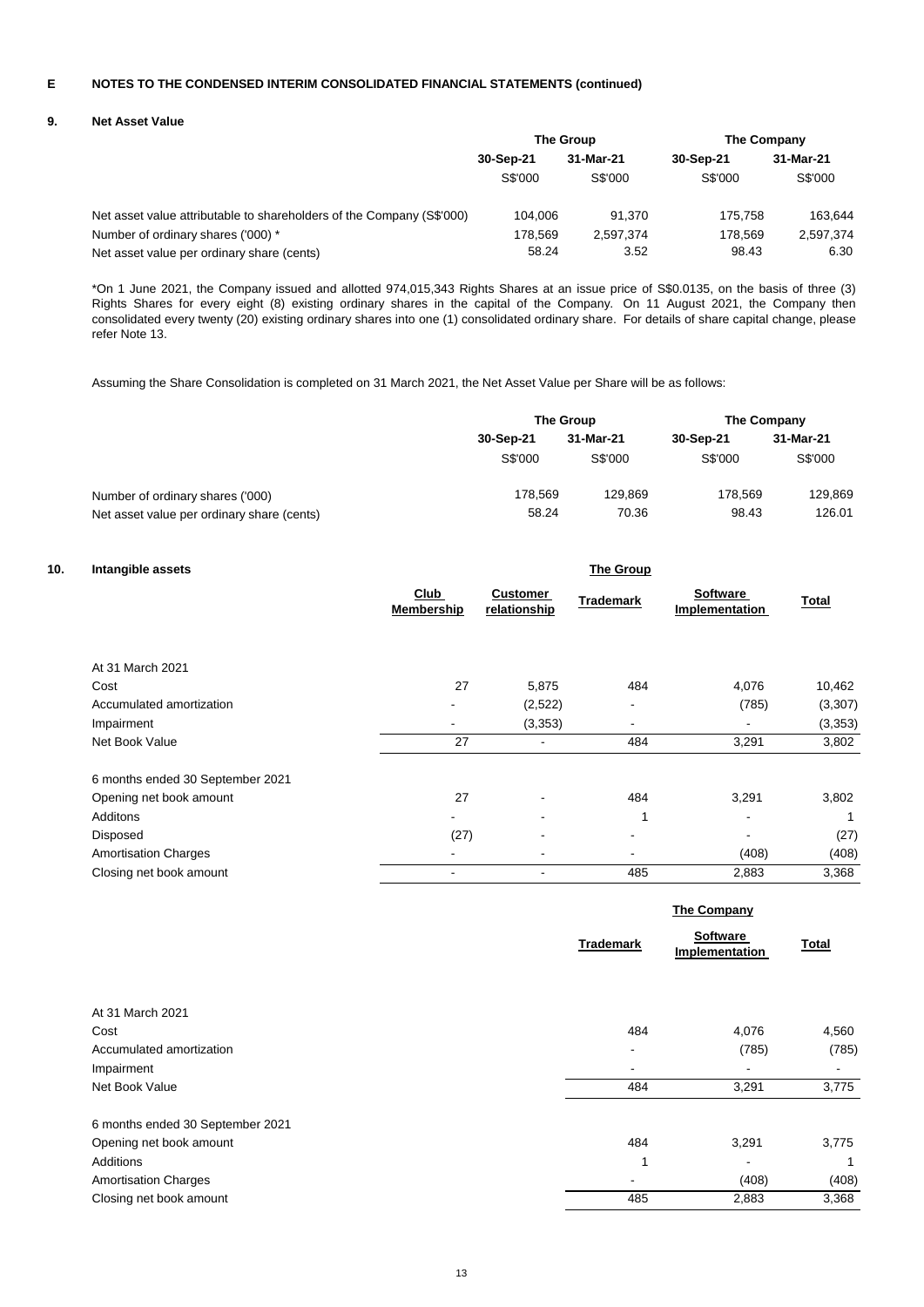### **10.1 Trademarks**

The Company owns the "AMOS" and "ALCONA" trademark. The Company has the exclusive right to use the trademark worldwide. This right can be renewed for a further period of 10 years upon expiry.

### **11 Property, plant and equipment**

During the six months ended 30 September 2021, the Group acquired assets amounting to \$318,774 (30 September 2020: \$359,869) and disposed of assets amounting to \$355,433 (30 September 2020: \$371,461)

## **11.1 Revaluation of property, plant and equipment – Leasehold/Freehold land and buildings**

Leasehold/Freehold land and buildings are measured at their revalued amounts, less accumulated depreciation and impairment losses recognized after the date of the revaluation. Valuations are performed with sufficient regularity to ensure that the carrying amount does not differ materially from the fair value of the building at the end of the reporting period.

Any revaluation surplus is recognized in other comprehensive income and accumulated in equity under the revaluation reserve, except to the extent that it reverses a revaluation decrease of the same asset previously recognized in profit or loss, in which case the increase is recognized in profit or loss. A revaluation deficit is recognized in profit or loss, except to the extent that it offsets an existing surplus on the same asset carried in the revaluation reserve.

Any accumulated depreciation as at the revaluation date is eliminated against the gross carrying amount of the asset and the net amount is restated to the revalued amount of the asset. The revaluation surplus included in the revaluation reserve in respect of an asset is transferred directly to retained earnings on retirement or disposal of the asset.

### **12. Borrowings**

### **Amount repayable in one year or less, or on demand**

|                   |                           | 30/09/2021                  |                           | 31/03/2021                  |  |
|-------------------|---------------------------|-----------------------------|---------------------------|-----------------------------|--|
|                   | <b>Secured</b><br>S\$'000 | <b>Unsecured</b><br>S\$'000 | <b>Secured</b><br>S\$'000 | <b>Unsecured</b><br>S\$'000 |  |
| Term loans        | 3,801                     | $\overline{\phantom{a}}$    | 18,009                    | ۰                           |  |
| Short term loans  | 11,220                    | $\overline{\phantom{a}}$    | 9,453                     | $\overline{\phantom{a}}$    |  |
| Lease liabilities | 1,418                     | 1,830                       | 1,519                     | 1,533                       |  |
| Overdrafts        | $\overline{\phantom{a}}$  | $\overline{\phantom{a}}$    | 2,797                     | $\sim$                      |  |
|                   | 16,439                    | 1,830                       | 31,778                    | 1,533                       |  |

### **Amount repayable after one year**

|                   |                    | 30/09/2021                  |                           | 31/03/2021                         |  |
|-------------------|--------------------|-----------------------------|---------------------------|------------------------------------|--|
|                   | Secured<br>S\$'000 | <b>Unsecured</b><br>S\$'000 | Secured<br><b>S\$'000</b> | <b>Unsecured</b><br><b>S\$'000</b> |  |
| Term loans        | 11,904             | $\overline{\phantom{0}}$    | $\overline{\phantom{a}}$  |                                    |  |
| Short term loans  | 1,136              | $\blacksquare$              |                           |                                    |  |
| Lease liabilities | 796                | 5,667                       | 1.462                     | 6,646                              |  |
|                   | 13,836             | 5,667                       | 1,462                     | 6,646                              |  |

### **Details of any collaterals**

Certain bank borrowings are secured by a legal mortgage over the Group's freehold & leasehold land and buildings, a floating charge over certain inventories of the Group.

Certain lease liabilities are secured by charges over the leased assets.

Some bank facilities are expected to meet specified covenant requirements, which are monitored on a regular basis and regularly reported to management to ensure compliance with the agreement. As of 30 September 2021, the Group has fulfilled all bank covenant requirements.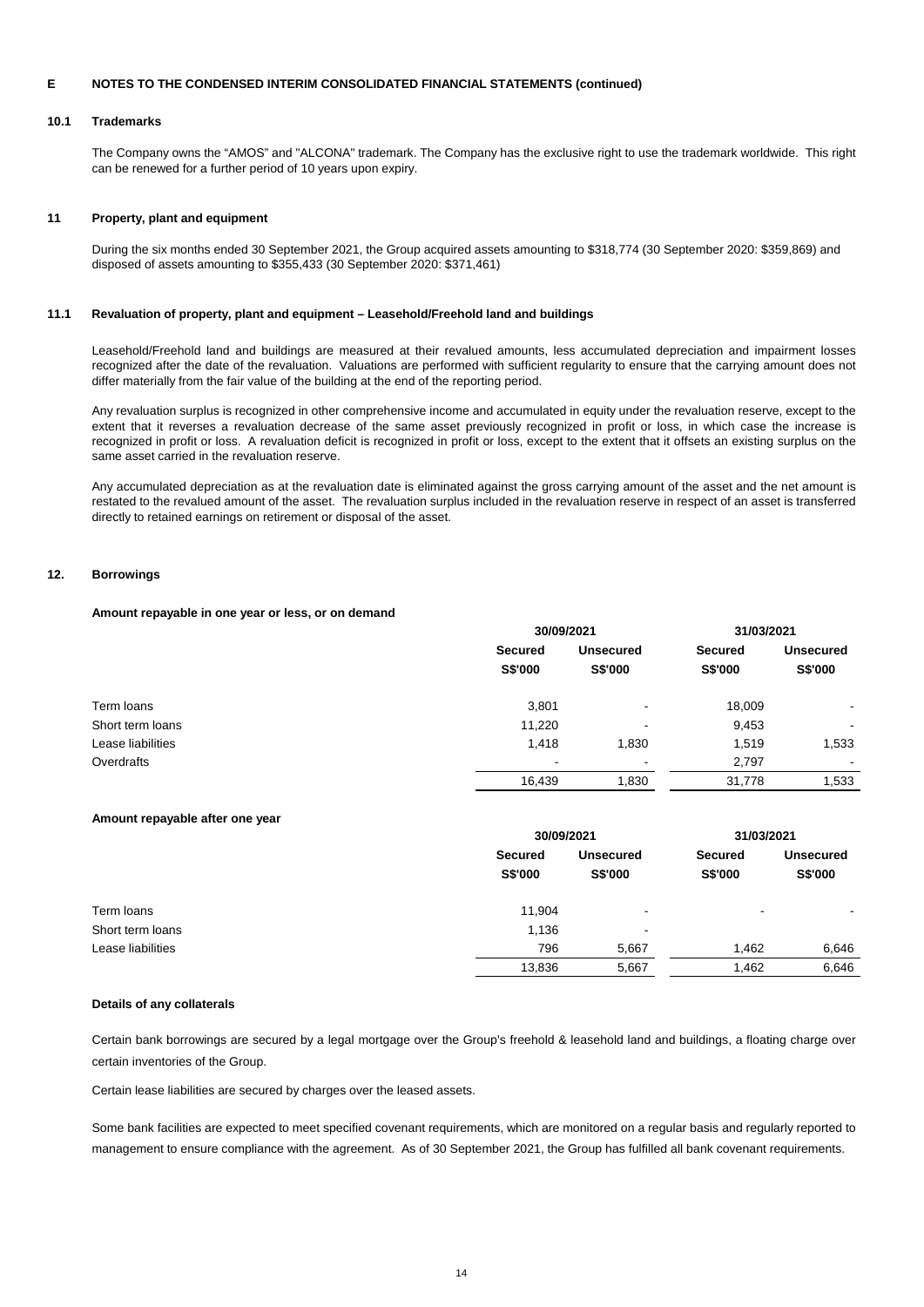# **13. Share Capital**

|                                                      | The Group and the Company |                |           |                |
|------------------------------------------------------|---------------------------|----------------|-----------|----------------|
|                                                      | 30-Sep-21                 |                | 31-Mar-21 |                |
|                                                      | Number of<br>shares       | Amount         |           | Amount         |
|                                                      | '000                      | <b>S\$'000</b> | '000      | <b>S\$'000</b> |
| Issued and paid up shares at the beginning of period | 2,597,374                 | 166.256        | 2,597,374 | 166,256        |
| Issue of ordinary shares by virtue of rights issue * | 974.015                   | 12.974         |           |                |
|                                                      | 3,571,389                 | 179.230        | 2.597.374 | 166,256        |
| Share consolidation **                               | (3,392,820)               |                |           |                |
| Issued and paid up shares at the end of period       | 178,569                   | 179,230        | 2,597,374 | 166,256        |
|                                                      |                           |                |           |                |

The Company did not hold any treasury shares as at 30 September 2021.

The Company's subsidiaries do not hold any shares in the Company as at 30 September 2021 and 31 March 2021.

\* 974,015,343 Rights shares have been alloted and issue on 1 June 2021 at an issue price of S\$0.0135 for each Rights Share, on the basis of three (3) Rights Shares for every eight (8) existing ordinary shares in the capital of the Company. For the detail of use of proceeds, please refer to Note 22.

\*\* On 11 August 2021, the Company consolidate every twenty (20) existing ordinary shares into one (1) consolidated ordinary share.

### **13.1 To show the total number of issued shares excluding treasury shares as at the end of the current financial period and as at the end of the immediately preceding year**

|                                                                 | 30/09/2021  | 31/03/2021    |
|-----------------------------------------------------------------|-------------|---------------|
| The total number of issued shares excluding<br>treasury shares. | 178,569,456 | 2,597,374,250 |

### **13.2 A statement showing all sales, transfers, cancellation and/or use of treasury shares as at the end of the current financial period reported on**

Not applicable. There were no treasury shares during and as at the end of the current financial period reported on.

### **13.3 A statement showing all sales, transfers, cancellation and/or use of subsidiary holdings as at the end of the current financial period reported on**

As at 30 September 2021, there were no sales, transfers, cancellation and / or use of subsidiary holdings.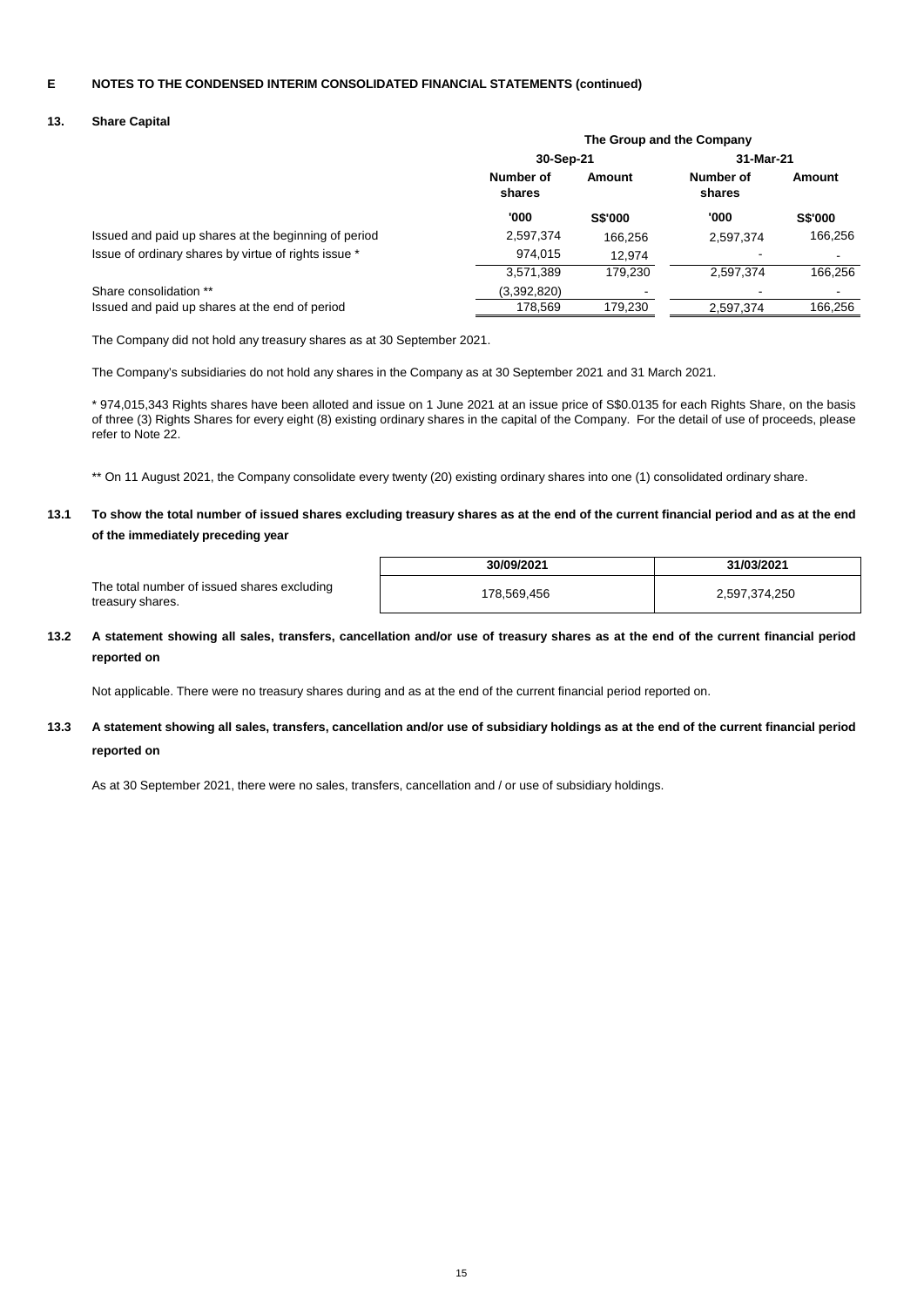#### **F OTHER INFORMATION**

#### **14. Review**

The condensed interim consolidated statements of financial position of AMOS Group Limited and its subsidiaries as at 30 September 2021 and the related condensed interim consolidated profit or loss and other comprehensive income, condensed interim consolidated statements of changes in equity and condensed interim consolidated statement of cash flows for the six-month period then ended and certain explanatory notes have not been audited or reviewed.

#### **15. Review of the Group's performance**

#### **15.1 Review of condensed interim consolidated statement of profit or loss and other comprehensive income**

### **Revenue (S\$'000)**

|        | 6 months Ended | Incr/      |        |
|--------|----------------|------------|--------|
|        | 30/09/2021     | 30/09/2020 | (decr) |
|        | 1H-FY2022      | 1H-FY2021  | ℅      |
| Energy | 25,957         | 22,335     | 16.2   |
| Marine | 23.411         | 35,282     | (33.6) |
| Total  | 49,368         | 57,617     | (14.3) |

### 1H FY2022 vs 1H FY2021

For 6 months ended 30 September 2021 ("1H FY2022"), the Group's revenue was S\$49.4 million, representing a decrease of S\$8.2 million or 14.3% compared to S\$57.6 million for the corresponding period ended 30 September 2020 ("1H FY2021"). The revenues segmented by business shows the Energy business contributed revenue of S\$26.0 million increasing 16.2% compared to 1H FY2021. The Marine business contributed revenue of S\$23.4 million which was 33.6% lower compared to 1H FY2021. In 1H FY2022, the Energy and Marine business segments contributed 52.6% and 47.4% to the Group's total revenue respectively.

### **Gross Profit**

### 1H FY2022 vs 1H FY2021

The Group reported gross profit of S\$9.8 million in 1H FY2022, representing a 9.1% or S\$1.0 million decrease compared to a gross profit of S\$10.8 million in 1H FY2021. However, in spite of the Revenue decline profitability actually improved with the Gross Profit margin expanding to 19.9% compared to 18.8% in 1H FY2021.

## **Distribution costs**

### 1H FY2022 vs 1H FY2021

Distribution costs increased by 13.9% to S\$4.7 million in 1H FY2022 compared to S\$4.1 million in 1H FY2021 due largely to the group received COVID 19 government grants of S\$0.4 million in 1H FY2021.

### **Administrative expenses**

### 1H FY2022 vs 1H FY2021

Administrative expenses increased by 3.5% to S\$11.1 million in 1H FY2022 compared to S\$10.8 million in 1H FY2021. The increase was largely due to the group received COVID 19 government grants of S\$0.6 million in 1H FY2021.

### **Other operating income**

### 1H FY2022 vs 1H FY2021

Other operating income increased significantly by 92.0% to S\$1.3 million in 1H FY2022 compared to the S\$0.7 million in 1H FY2021.

In 1H FY2022 other operating income of S\$1.3 million represents trade payable written back of S\$0.7 million, gain on disposal of PPE of S\$0.2 million, sundry income of S\$0.2 million and recovery of doubtful debts of S\$0.2 million.

In 1H FY2021 other operating income of \$0.7 million represents rental income, interest income, government grants, and recovery of bad debts.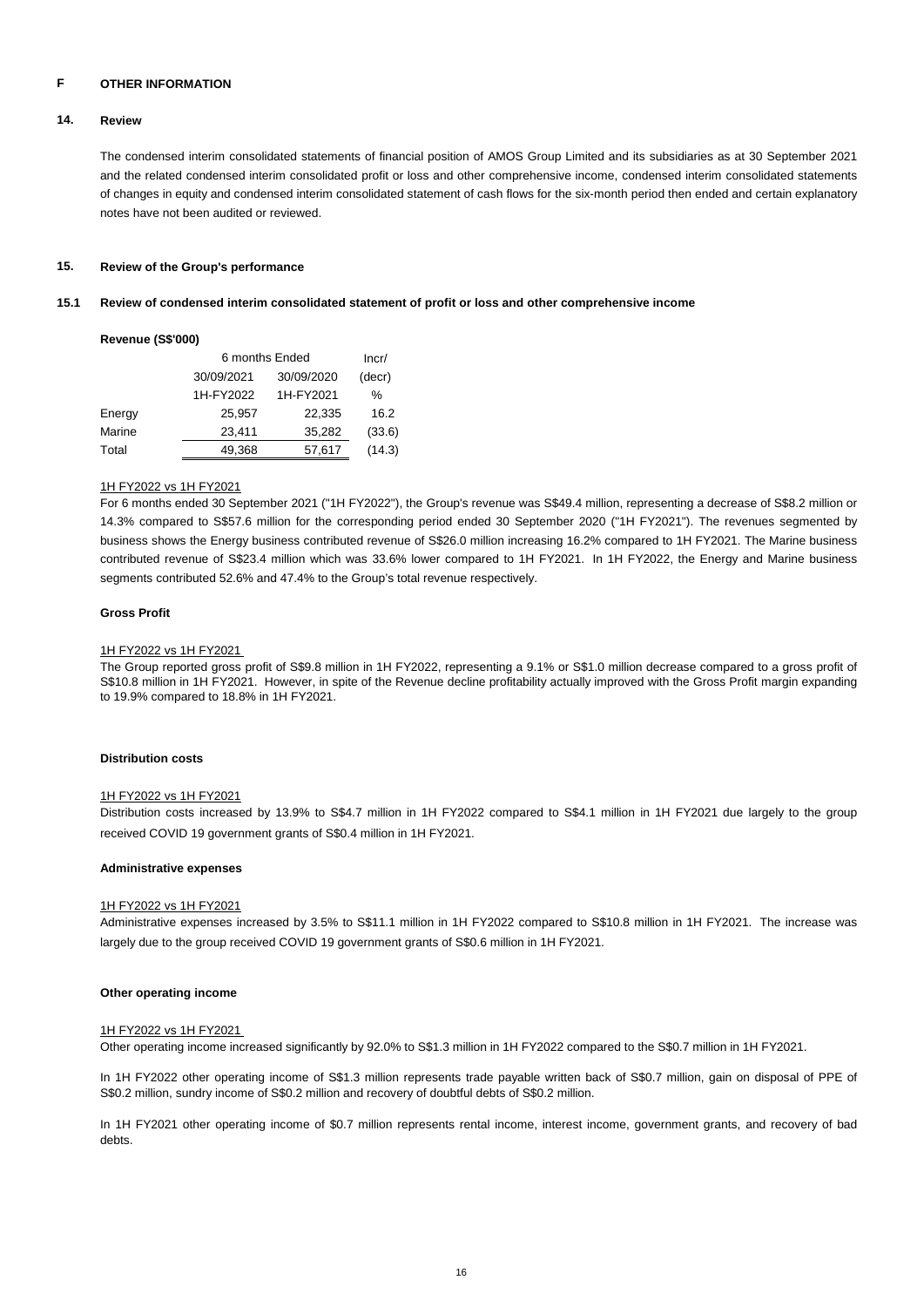#### **15. Review of the Group's performance (continued)**

### **Other operating expenses**

### 1H FY2022 vs 1H FY2021

Other operating expenses decreased significantly by 69.3% to S\$1.3 million in 1H FY2022 compared to the S\$4.3 million in 1H FY2021.

The 1H FY2022 operating expenses included: (i.) a non-recurring expenses of S\$1.0 million, (ii.) S\$0.2 million foreign exchange loss from the depreciation of USD against SGD, and (iii.) allowance for doubtful debts of S\$0.1 million.

The 1H FY2021 operating expenses included: (i.) a non-recurring expenses of S\$1.1 million and restructuring cost of S\$0.5 million, (ii.) a S\$1.1 million foreign exchange loss from the depreciation of USD against SGD, (iii.) an impairment of S\$1.0 million on assets held for sale (undeveloped land in Johor, Malaysia) already contracted for sale, and (iv.) trade debt impairment provision of S\$0.5 million. The nonrecurring expenses included \$0.4 million related to an employee's misappropriation of cash as disclosed by the Group's SGX announcement of 9 November 2020.

## **Finance cost**

### 1H FY2022 vs 1H FY2021

The finance cost in 1H FY2022 decreased by 16.3% as compared to 1H FY2021 due to repayment of bank borrowings as well as lower interest rates.

### **Loss for the period**

In 1H FY2022, the Group reported a loss before income tax of S\$6.7 million, 21.0% lower than the S\$8.5 million in 1H FY2021. The 1H FY2022 income tax expense was a tax credit compared to the \$44 thousand expense in 1H FY2021. This 1H FY2022 Loss for the period was lower compared to 1H FY2021 partially due to improved operating performance and impairment of assets held for sale of S\$1.0 million in 1H FY2021.

### **Total Comprehensive Income for the period**

The total comprehensive income for 1H FY2022 was S\$408 thousand, an improvement of S\$7.9 million compared to 1H FY2021. In 1H FY2022, the Group recorded a revaluation gain of S\$6.2 million from increase in the building at 156 Gul Circle, Singapore 629613 following a valuation of the market value of the building.

#### **15.2 Review of condensed interim statements of financial position**

### **Current assets**

Current assets decreased 1.2% (or S\$1.0 million) from S\$84.7 million as at 31 March 2021 to S\$83.7 million as at 30 September 2021. The changes was mainly due to: (i.) an increase in cash and cash equivalents of S\$4.2 million, (ii.) a decrease in receivables of S\$2.7 million (iii.) a decrease in inventories by S\$3.0 million due to inventories sales during the normal course of business.

### **Non-current assets**

Non-current assets increased 2.1% (or by S\$1.6 million) from S\$78.4 million as at 31 March 2021 to S\$80.0 million as at 30 September 2021. The increase was mainly due to increase in Property, plant and equipment of S\$2.8 million, offset by the decrease in Right of use assets of S\$0.7 million and Intangible assets of S\$0.4 million. The increase in Property, plant and equipment was mainly due to: (i.) revaluation of leasehold land & building of S\$6.2 million, and (ii.) additional purchases of Property, Plant & Equipment of S\$0.3 million, offset by (i.) depreciation of S\$3.2 million, and (ii.) disposal of S\$0.3 million.

## **Current liabilities**

Current liabilities decreased 36.5% (or by S\$23.3 million) from S\$63.7 million as at 31 March 2021 to S\$40.4 million as at 30 September 2021. The decrease was mainly due to: (i.) a decrease in current portion of bank borrowings of S\$15.2 million due to S\$12.6 million being reclassified from non-current liabilities, (ii.) a decrease in contract liabilities of S\$1.7 million, offset by (i.) a decrease in trade payables of S\$4.0 million, (ii.) a decrease in other payables of S\$2.2 million, and (iii.) released from the provision of S\$0.4 million.

### **Non-current liabilities**

Non-current liabilities increased 138.7% (or by S\$11.3 million) from S\$8.1 million as at 31 March 2021 to S\$19.5 million as at 30 September 2021. The increase was mainly due to classification of S\$13.0 million bank borrowings as non-current.

### **Capital, reserves and non-controlling interests**

Shareholders' equity increased 13.8% to S\$103.8 million in FY2021 from S\$91.2 million in FY2020, mainly due to issuance of right issue of S\$13.1 million and revaluation reserve of S\$6.2 million from the leasedhold land and building offset by loss of S\$6.7 million incurred in 1H FY2022.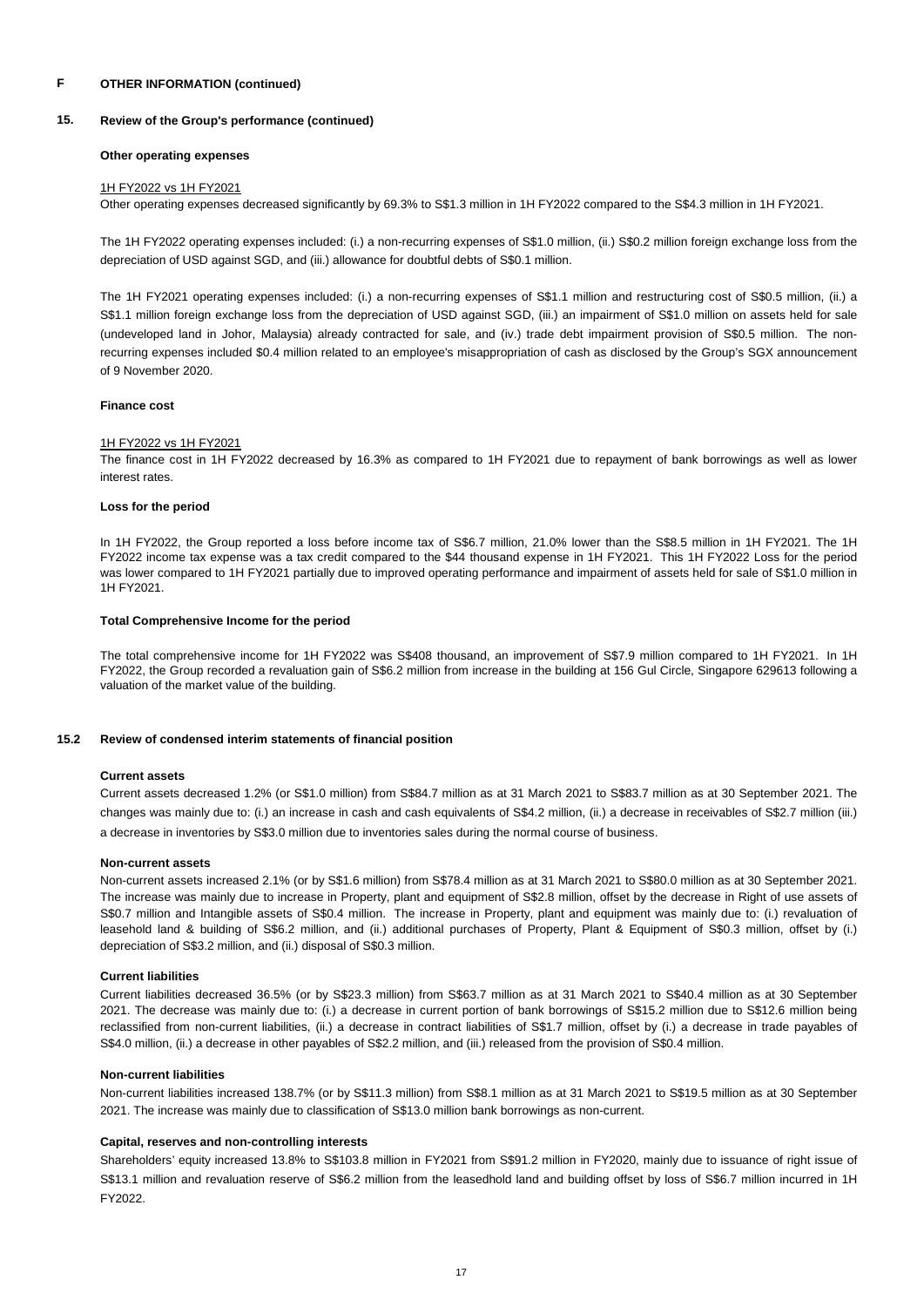#### **15. Review of the Group's performance (continued)**

#### **15.3 Review of condensed interim consolidated statement of cash flows**

### **1H FY2022 ended 30 September 2021**

### **The Cash balance of S\$14.3 million as at 30 September 2021 increased 41.1% (S\$4.2 million) compared to S\$10.1 million for FY2021.**

# **Net cash used in operating activities**

Net cash used in operating activities was S\$4.9 million in 1H FY2022, which was S\$3.6 million higher compared to S\$1.3 million net cash used in operating activities for 1H FY2021.

Operating cash outflow was S\$2.5 million to support operating activities in 1H FY2022 before changes in working capital.

Net working capital outflow was S\$2.5 million in 1H FY2022. This was mainly due to a net decrease in trade payables, other payables and contract liabilities of S\$7.7 million, offset by, (i.) a total decrease in trade receivables, other receivables and contract assets of S\$2.2 million due to aggressive collection efforts, (ii.) a decrease in inventories by S\$3.0 million resulting from sales during the normal course of business and efforts to reduce inventory.

# **Net cash generated from (used in) investing activities**

Net cash inflow generated from investing activities amounted to S\$0.3 million in 1H FY2022 mainly due to disposal of Property, plant and equipment of S\$0.6 million, offset by the payment for purchase of plant and equipment of S\$0.3 million.

## **Net cash generated from (used in) financing activities**

Net cash generated from financing activities was S\$11.7 million in 1H FY2022 mainly due to the net proceeds from the issuance of rights issue shares of S\$13.1 million plus the new bank loan obtain of S\$1.2 million, offset by repayment of bank borrowings and related interest of S\$1.1 million plus leased liabilities and related interest of S\$1.4 million.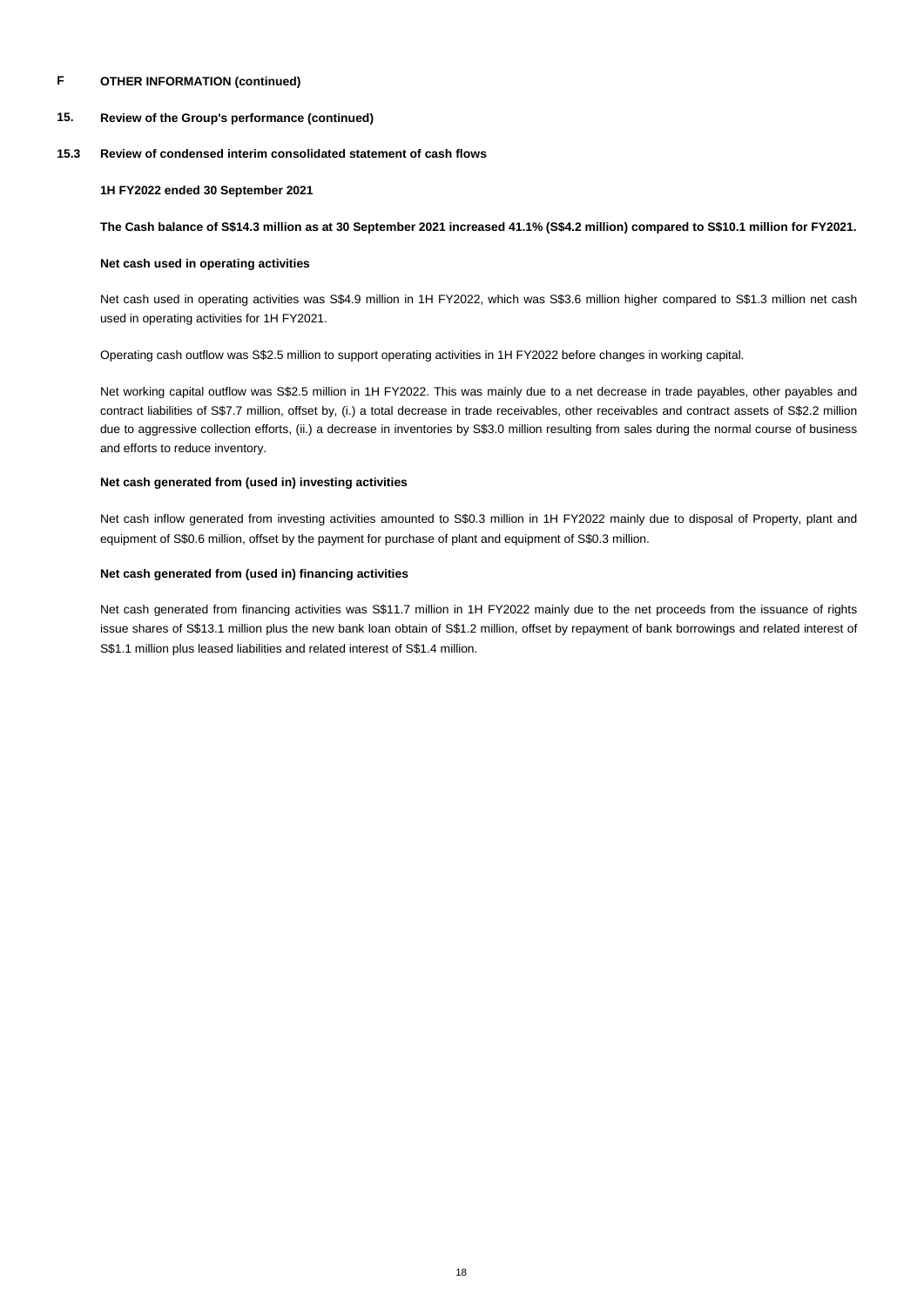**16. Where a forecast, or a prospect statement, has been previously disclosed to shareholders, any variance between it and the actual results**

Not applicable. No forecast or prospect statement has been previously disclosed to shareholders.

**17. A commentary at the date of the announcement of the significant trends and competitive conditions of the industry in which the group operates and any known factors or events that may affect the group in the next reporting period and the next 12 months**

AMOS supplies products, services, and solutions to customers in the Marine and Energy sectors and is expanding with new customers in the industrial and service sectors. AMOS is headquartered in Singapore and the majority of revenues and operational costs are in Singapore and Malaysia. AMOS supplies our customers from our own 10 fulfilment centers spanning Asia, the Middle East, and Europe.

Covid has been a key negative influence the past six months on Amos group revenues and operational costs. The various government policies and restrictions across the markets where AMOS operates plus the negative impact on our customers and the threat to our staff have hindered progress at AMOS and brought higher costs. There continue to be disruptions to AMOS's normal business operations in several locations as AMOS implemented staff safety protocols and practices fundamentally changing work practices. Many of our staff were working from home during 1H FY2021, which is highly inefficient for a business of our nature.

AMOS embarked on an Enterprise Resource Planning (ERP) software comprehensive upgrade in 2020. Covid has hindered the necessary work tasks and team efforts making it difficult to adjust work practices and policies to synchronize the new ERP with our specific needs. Nonetheless, AMOS continues comprehensively shifting its operational practices and technology to embrace a digital future to generate sustainable performance improvements in sales growth, margin expansion, and capital efficiency.

In addition, AMOS is building its business by pursuing organizational, operational, and automation technology initiatives to capitalize on the shift to lower carbon. AMOS is dedicated to helping our customers in lowering carbon emissions while also maintaining the security of energy, food, and industrial supply chains.

Unfortunately, the Covid situation remains threatening and the outlook for a return to pre-Covid business practices has an uncertain timeline. AMOS is preparing for its operations in 2H FY2022 to continue learning to live with Covid as part of everyday life.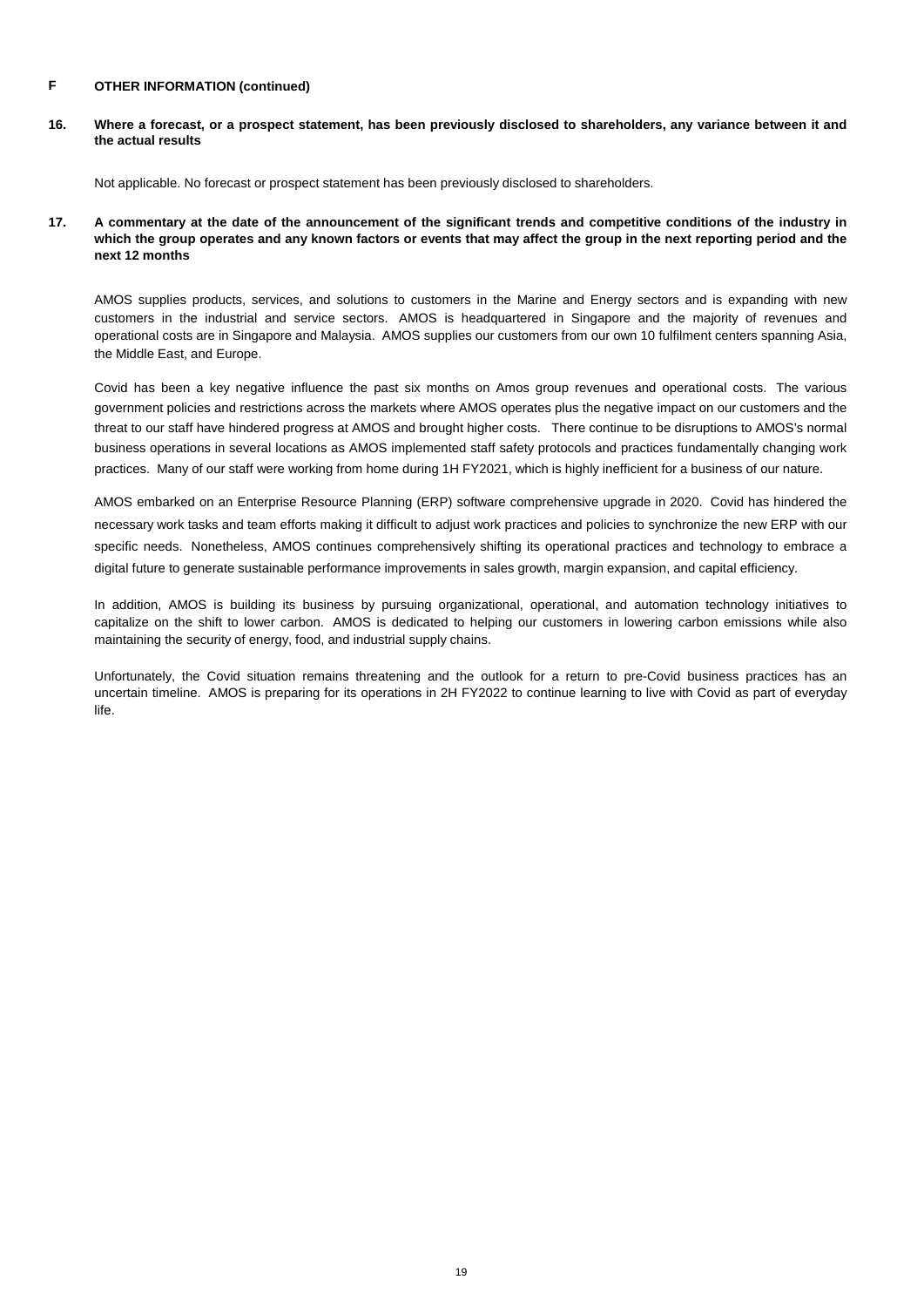- **18. Dividend**
- **18(a) Any dividend declared for the current financial period reported on?**

Nil

**18(b) Any dividend declared for the corresponding period of the immediately preceding financial year?**

No

**18(c) Date payable**

Not applicable.

# **18(d) Books closure date**

Not applicable.

#### **19. If no dividend has been declared/ recommended, a statement to that effect**

No dividend has been declared as the Group has incurred a loss in 6 months ended 30 September 2021.

**20. If the Group has obtained a general mandate from shareholders for IPTs, the aggregate value of such transactions as required under Rule 920(1)(a)(ii). If no IPT mandate has been obtained, a statement to that effect**

Not applicable as no IPT mandate has been obtained.

#### **21. Confirmation that the issuer has procured undertakings from all its directors and executive officers**

The Company has received undertaking from all its directors and executive officers in the format as set out in Appendix 7.7 under Rule 720(1) of the Listing Manual of the SGX-ST.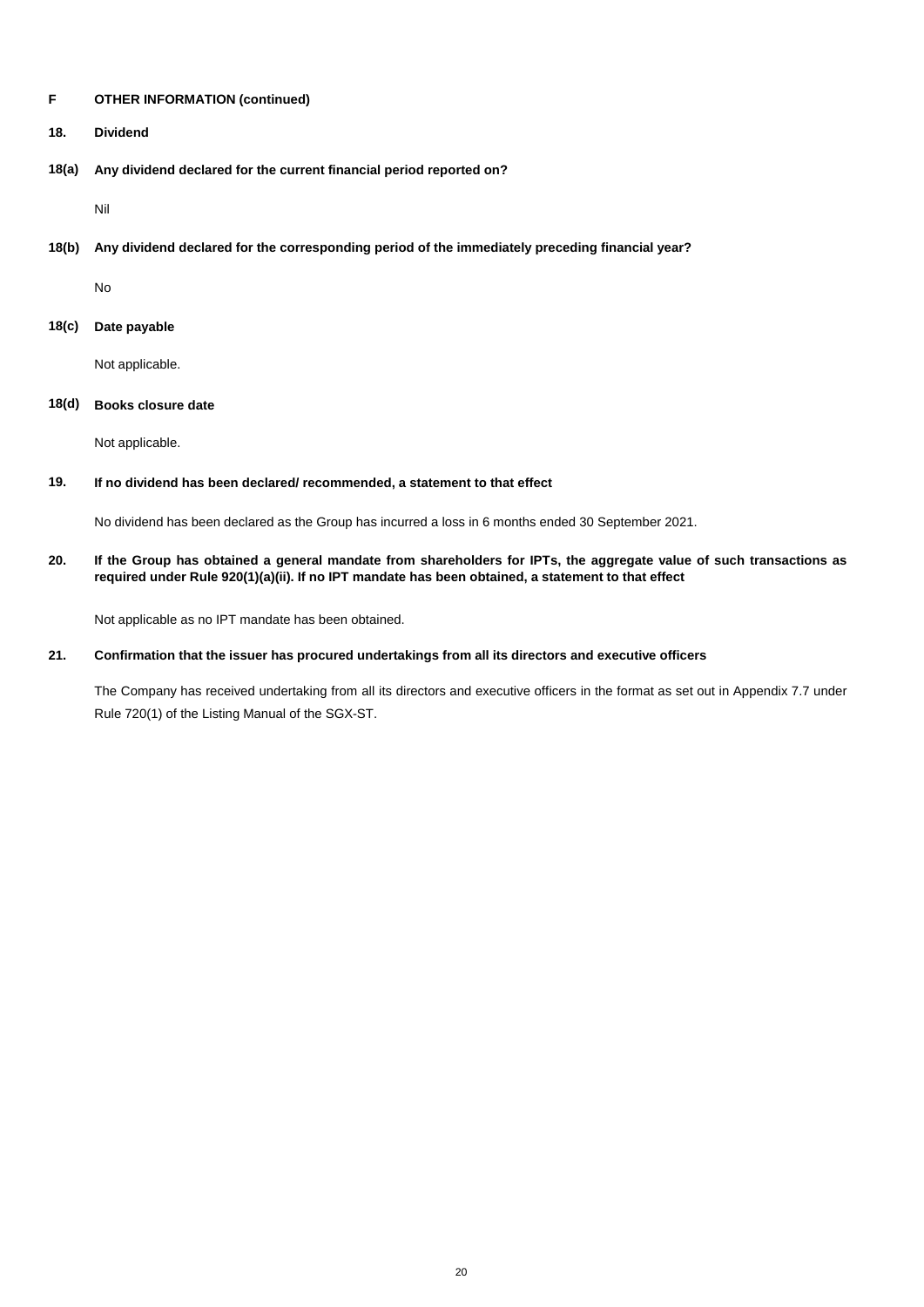**22. Please disclose the status on the use of proceeds raised from IPO and any offerings pursuant to Chapter 8 and whether the use of proceeds is in accordance with the stated use. Where the proceeds have been used for working capital purposes, a breakdown with specific details on how the proceeds have been applied must be disclosed.**

Proceeds from issuance of shares on 1 Jun 2021 (Note 13)

|                                                  | S\$'000 |
|--------------------------------------------------|---------|
| Issuance of 974,015,343 new shares at 1.35 cents | 13.149  |
| Less: Listing expenses                           | (175)   |
| Net proceeds                                     | 12.974  |

| Use of Net Proceeds                                      | <b>Allocation</b><br>of the Net Proceeds as set out<br>in the circular on 23 March<br>2021 |        | <b>Net Proceeds</b><br>utilized between<br>1 June to 30<br>September 2021 | <b>Balance of Net</b><br>Proceeds as at 30<br>September 2021 |
|----------------------------------------------------------|--------------------------------------------------------------------------------------------|--------|---------------------------------------------------------------------------|--------------------------------------------------------------|
|                                                          | S\$'000                                                                                    | %      | <b>S\$'000</b>                                                            | <b>S\$'000</b>                                               |
| (a) Development and Expansion of Alcona<br>Product Line  | 3.094                                                                                      | 23.8%  | 639                                                                       | 2,455                                                        |
| (b) Technology Initiative                                | 2,595                                                                                      | 20.0%  | 824                                                                       | 1,771                                                        |
| (c) Business Expansion                                   | 1.397                                                                                      | 10.8%  | 725                                                                       | 672                                                          |
| (d) General Working Capital requirements of<br>the Group | 5,888                                                                                      | 45.4%  | 3.704                                                                     | 2.184                                                        |
|                                                          | 12.974                                                                                     | 100.0% | 5,892                                                                     | 7,082                                                        |

Breakdown for working capital utilized between 1 June to 30 September 2021:

|                                                                     | S\$'000 |
|---------------------------------------------------------------------|---------|
| Upgrade of Group's existing facilities<br>and purchase of equipment |         |
| Trade and other payables                                            | 3.704   |
| Total                                                               | 3.704   |

# **Notes (as set out in the circular on 23 March 2021)**

The Company intends to utilise the Net Proceeds for the following purposes:

- (a) developing and expanding the Group's "Alcona" proprietary product line for the marine and energy sectors ("Alcona Product Line");
- (b) funding the Group's technology initiatives;
- (c) funding of the Group's expansion into new business sectors, including the renewables sector ("Business Expansion"); and
- (d) general working capital requirements of the Group, which includes funding the Group's procurement initiatives and vendor management processes and streamlining of the Group's operations.